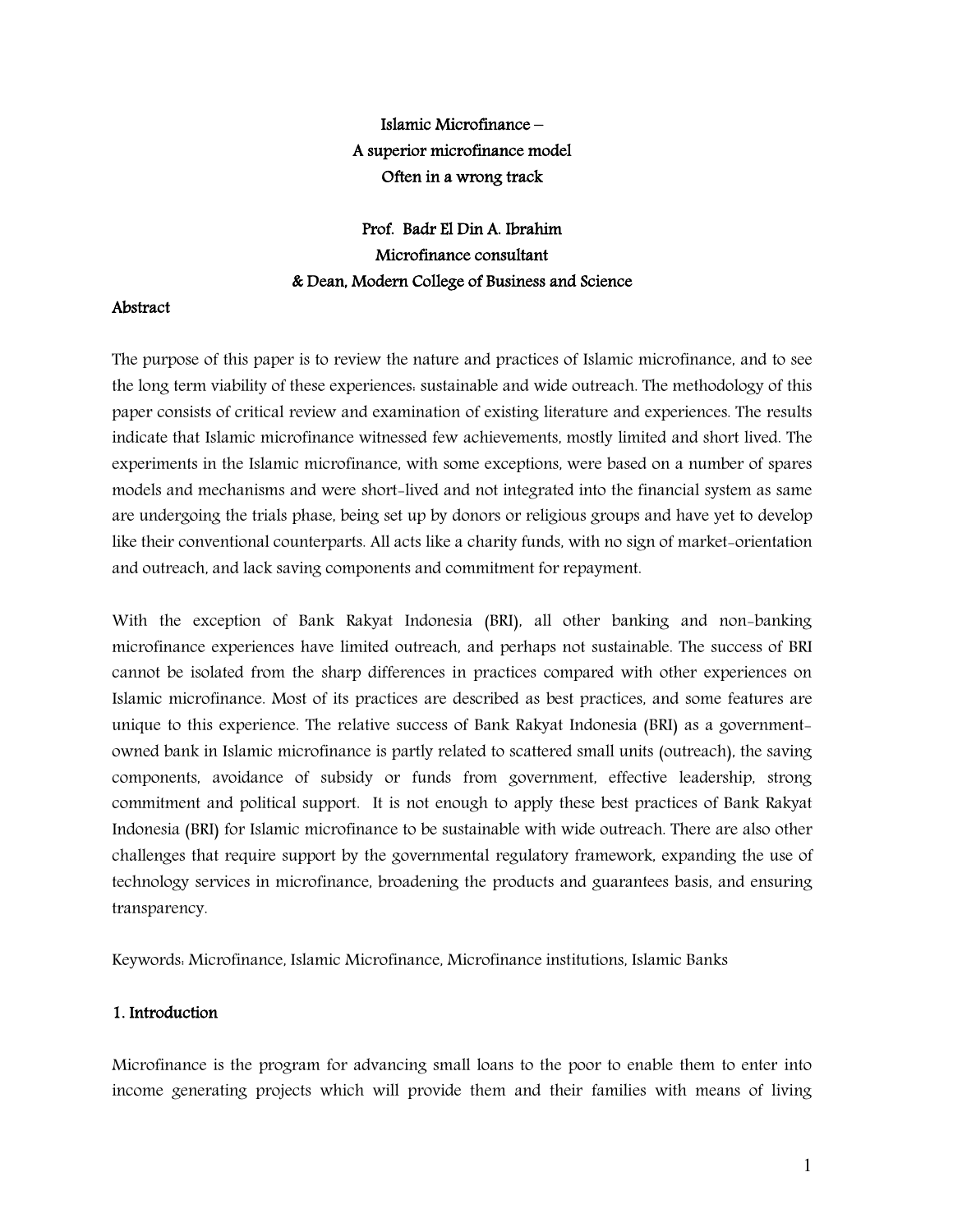(Microfinance Summit, 1997). The definition of the poor does not include the poorest at the lowest 10% who lacks a regular cash flow to serve their debts. Most of the poor who deal with microfinance are women below the lowest level of 50% of the total poor of the society. This paper deals with problems of conventional microfinance and the need for an Islamic microfinance. It also presents some Islamic microfinance projects and mechanism thereof in addition to some subjects which we deem necessary for the work of Islamic microfinance to meet the increasing demand for it.

#### 2. **Has the Conventional Microfinance Fulfilled its Main Objectives?**

The conventional microfinance is considered as an opportunity for doing banking among the poor but not a treatment of poverty. It is a social finance which combines finance with developmental assistance. Up to 2008 there are more then 7000 establishments which render microfinance to about 24 million beneficiaries worldwide (Mohammed Aliyu and Hassan Zubair, 2008*).* The main differences between the analysts regarding microfinance are due to two basic matters: i.e. can microfinance be basically considered as a mechanism to eradicate poverty? And has the previous experiences proved to be an actual success in realizing objectives thereof? Some see that it is effective as indicated by some successful international experiences, whereas others see that it needs radical reforms and a new understanding so as it becomes effective, and also some other group sees no big benefit can be expected to be brought about it if the aim from it is to fight poverty. The latter argument is led by Malcolm Harper as it provides a limited and low quality type of finance, yet he acknowledges that whatever is done by this type of finance is better than doing nothing and it grows with an astonishing speed, and in some instances its performance improved (Thomas Dichter and Harper, Malcolm, 2007).

Microfinance is, according to some, like a miracle for the treatment of the poverty issues, and to extend that microfinance was drawing significant international interest and attention sine the nineties. It was also drawing controversy and differences between the analyst and interested groups. Data and information on the impact of microfinance are limited and conflicting, yet it can be said that up till now microfinance has not covered a significant number of the poor as it was expected despite the elapse of a rather long period sine it was brought into application $^1$ . The number of poor people in the world is estimated to be about 3 billions and about 1.5 billion of them can enter into small size financing loans (Standards & Poors's, 2008). Yet according to other estimates, only half a million of the poor people whose total is estimated at 3 billions, can access the microfinance services in the regular financial sector (The Consultative Group to Assist the Poor, also see UICONS, 2006, p. 13). And if we assume that the average required to finance the project of each of the poorest whose

 1 The Third Millennium Summit aimed at reducing the number of poor in the world by 50% in 2015.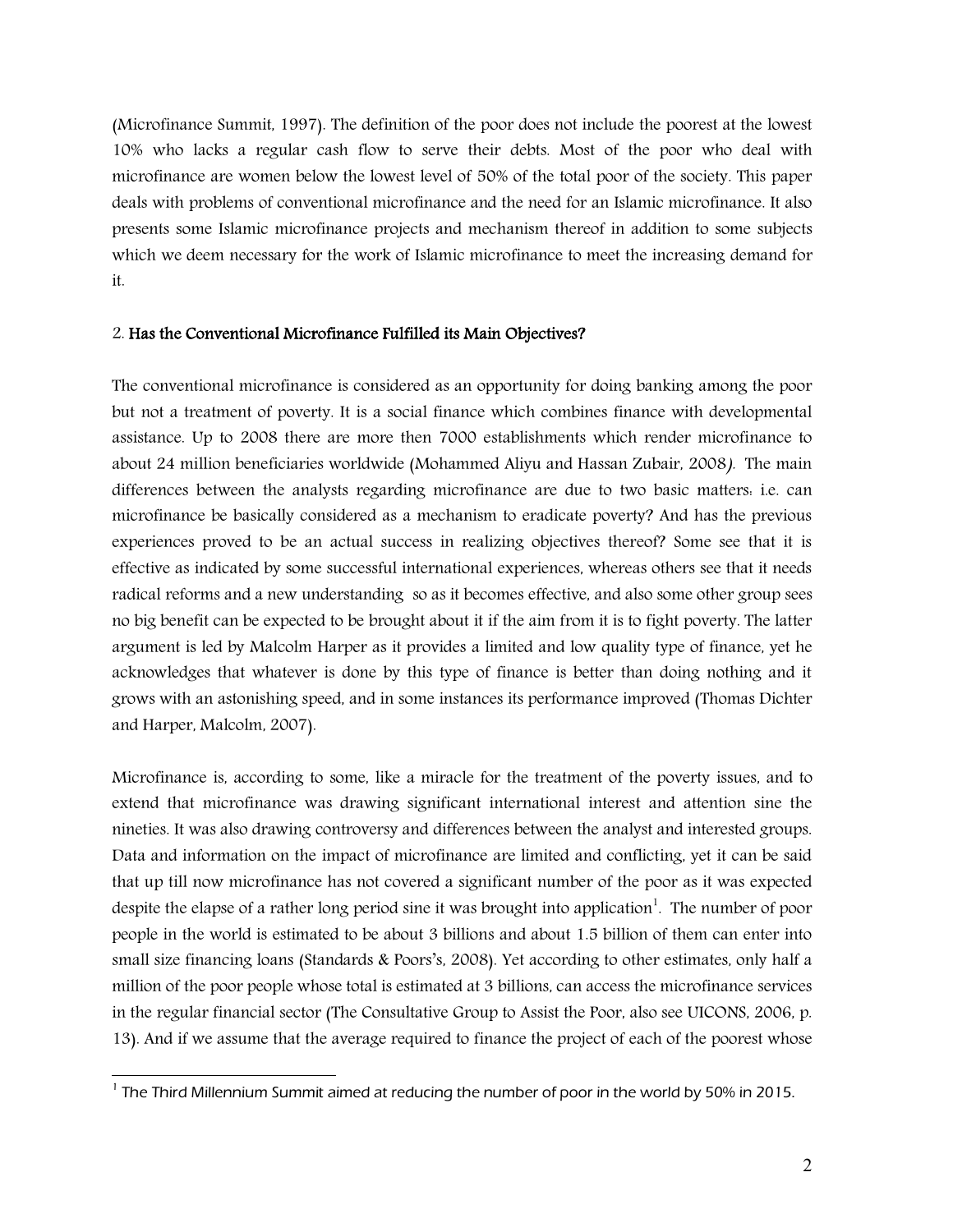total estimated at 100 million, according to estimated of Microfinance Summit, 1997, is 200 US Dollar and 200 million poorest (according to the estimates of the Objectives of the Third Millennium Summit, 2000, up to 2015), then the world shall need not less than 20 billion US Dollar (40 billion US Dollar according to the estimates of the Objectives of the Third Millennium Summit up to 2015) to pull out the poorest groups from the poverty circle. It is to be noted that funds which were directed towards microfinance world-wide are estimated up till now at about 25 billion US Dollar only. With the increasing number of the poorest group since 1997, this means that microfinance is no longer going along with the increase in the number of poor people. The future estimates indicate that this industry needs not less than 10 times the financed amount (25 billion US Dollar) to cover all the needy people (Deutsche Bank Dec 2007)

The ardent supporters of microfinance have so far failed to present irrefutable scientific evidences that microfinance has accomplished its main objective i.e. eradication of poverty in a regular manner. However, the question which remains is: why has microfinance not accomplished its expected objective up to now? The reason is attributed to several causes, which include the studies conducted so far.

Most of the researches and studies assessing performance of microfinance lacked guidance. They were restricted to supply inside only (way of advancing microfinance, type of rendered services and repayment) and did not cover, with some extent, the side of demand for finance as well as the social impact of finance. The studies and researches of microfinance focused on studying the groups and presented some facts, but did not compare between the financed customers and non-financed ones, and the outcome of finance for those who had been financed compared with the period before finance (outcome before and after finance), and the number of financing rounds needed by customers as to manage without the same, and the other types of questions that need a specialized scientific methodology. The studies and researches in microfinance are up till now of a weak standard and suffer from fewness and weakness of methodologies of scientific research for assessing performance of microfinance or studying the demand side thereof. And despite that the studies which were conducted were in fact quantitative studies, yet they relied upon collecting weak and doubtful and incomplete information and data to conduct limited case study. They did not revert to assess success of these cases from time to time. Yet the results thereof were mixed as some simple arrived at limited success of the performance, some did not arrive at a result confirming that microfinance had treated poverty successfully and some came up with limited results. Those studies did not answer fundamental questions in the passageway microfinance e.g., what is the effect of microfinance? What is the effect of saving projects of microfinance and the sustainability of the granting institutions? What is the return on capital in the microfinance projects? Why many microfinance projects do not grow? How can the poor people face the risks, what are their point of view regarding interest rates or cost of funding?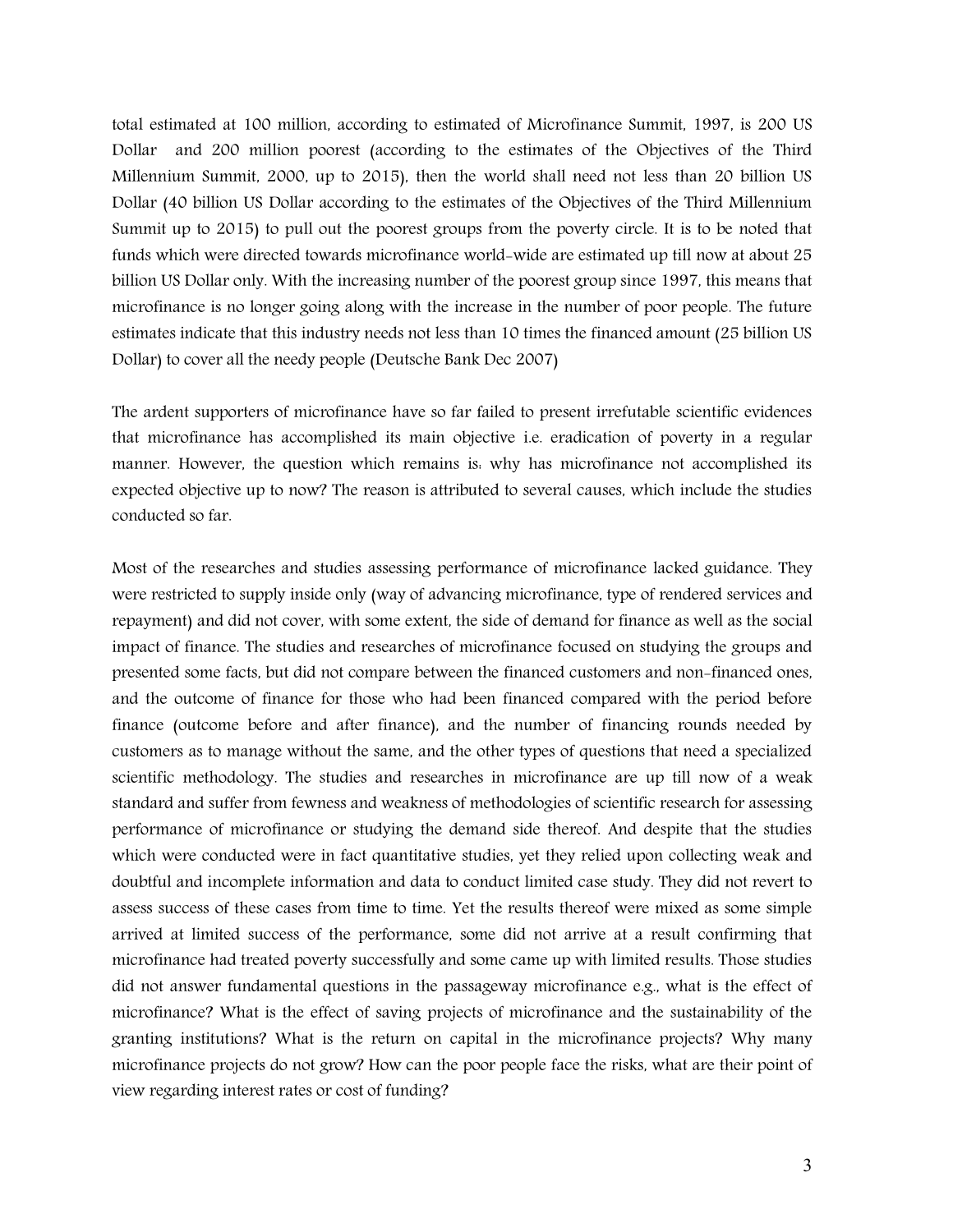These studies focused only on one method of granting microfinance (conventional way), and they did not consider the Islamic microfinance as an alternative or complementary to the conventional method, particularly in the Islamic societies world-wide?<sup>2</sup>, noting that  $44\%$  of those dealing with the conventional microfinance worldwide belong to Islamic countries like Indonesia, Pakistan and Yemen (Microfinance Information eXchange; cited in Karim Nimrah et al, 2008), as ways of conventional microfinance do not meet their requirements. Also about only 2% of the loans under microfinance umbrella were made under Islamic modes of finance during 2006 in Islamic countries like Indonesia and 3% in Syria (UN Program in Alhos Mountain), (Karim Namrah, et al , p.7).

In the light of the practical results and studies we see that microfinance in its totality:

- (1) Can not work to solve all problems of poverty in the world and is not suitable for all societies nor for all sections of the poor people. However, if that was possible in some of them, it should not be by one unified mechanism in view of the cultural and social differences in these societies. An example for this is Grameen Experience which proved not to be replicable in other societies.
- (2) It started with a mistake when it did not follow the market methodology in respect to determining supply and demand and costs of finance.
- (3) It was dominated by the international institutions which give finance at lower interest rates that distorted the local microfinance market, and worked against the efforts of the commercial banks (Muhammad Yunus and Karl Weber, 2007). Perhaps the best institutions which can be successful in such work are commercial banks, because the commercial banks would advance microfinance as part of their profitable activities with some social care which will not considerably reduce the profit objective.

Despite the international accomplishments which were realized during the past period in drawing the attention for the importance of microfinance and creation of commercial sector for it, there are still several issues which should be confronted so that this type of finance can work to meet the huge and increasing demand for same. Perhaps the most important matter in this context would be the principles declared by the Consultative Group to Assist the Poor, which were confirmed by the Summit of the Group of Eight in 2004. These principles can be considered as a matrix of best practices in the field of microfinance because they summarized to a great extent the path of microfinance, and indicated the

 $\overline{\phantom{a}}$  $2$  According to estimates about 72% of population in Islamic countries with the majority of Muslim countries have no access of formal finance, see, for example, Karim, Nimrah, Michael Tarazi and Xavier Reille, 2008,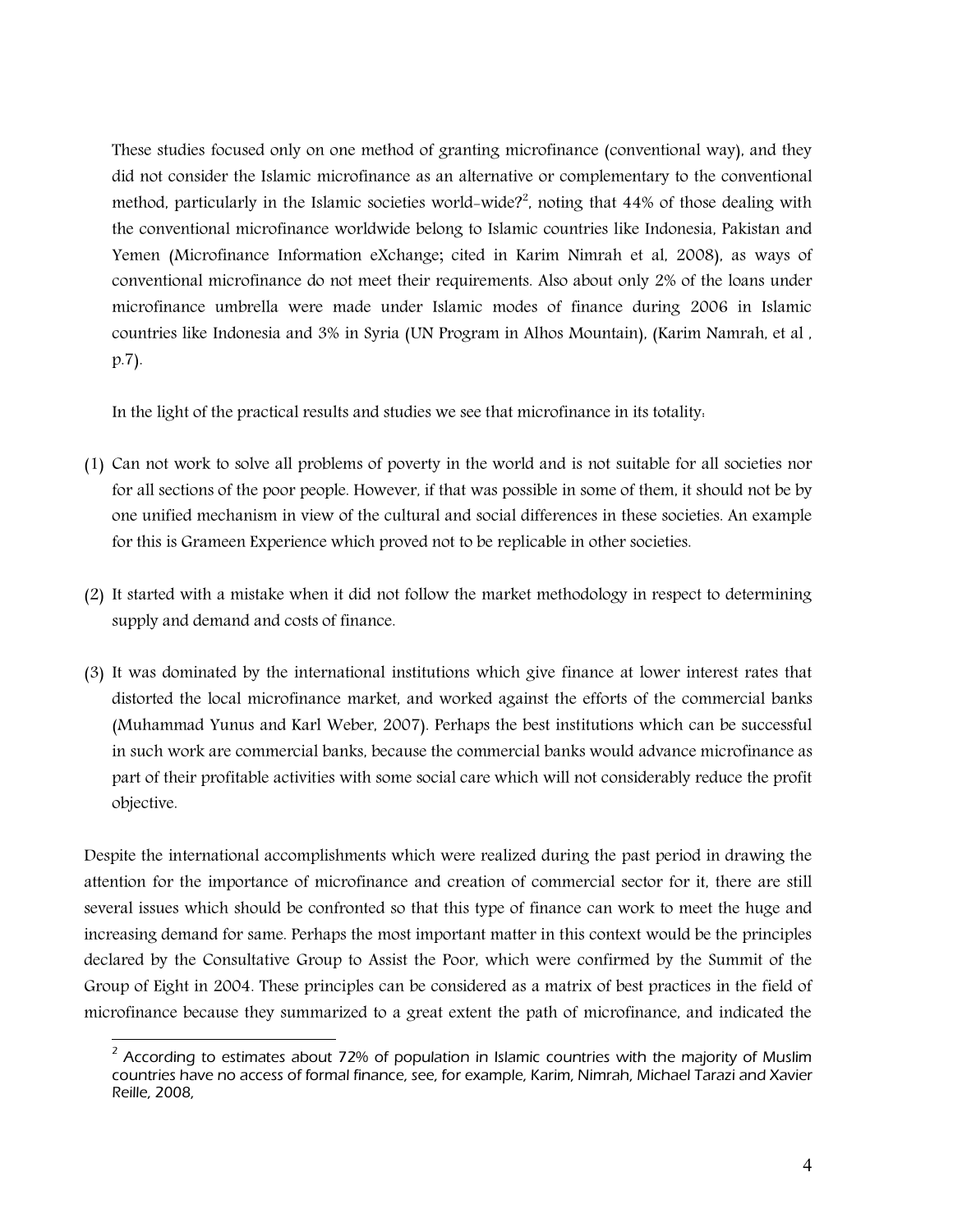main aspects of weaknesses as well as the basic principles upon which microfinance should be founded. These principles can be summarized as follows:

- (1) Insufficient donor support.
- (2) Weak supervision over the institutions
- (3) Weak administrative capabilities and absence of effectiveness of financial institutions
- (4) Absence of methods of rural financing (Wikpedia.org/wiki/microfinance)

In respect of the institutions which grant finance, these principles referred to the necessity that:

- (1) microfinance should cover its cost
- (2) it should build up permanent institutions which are financially and socially transparent and working integrally with the country financial system
- (3) The role of government should be limited to helping in establishment of these institutions and not rendering the services, and role of the donors should be complementary in this direction and not competing with them.
- (4) focus on the corporate side of the supporting institutions
- (5) Interest rates should be rewarding for increasing the supply of loans (Consultative Group to Assist the Poor  $(CGAP)$ , 2004).

These principles, as I see them (in addition to the need for diversifying the mechanisms of microfinance), are summarizing the most important points of weaknesses which should be taken into consideration for developing the experiment of enhancing its effectiveness and the speed thereof.

#### **3. Why market-oriented Islamic Microfinance model is workable?**

In the field of diversification of microfinance mechanisms and treatment of some of its imperfections, we see that it is important to give serious consideration to Islamic Microfinance at a world-wide level. As a result of religious reasons or in view of the weakness of the conventional microfinance in confronting the poverty issues, there were talks for adopting Islamic Microfinance as an alternative. The proposal to expand the base of Islamic Microfinance was not the first one world-wide (Karim, Nimrah, 2008, Abdul Rahim Abdul Rahman, 2006, pp. 38-53, Balake Goud, 2010), and it was not unusual for Islamic finance because the first experiments of Islamic finance in Egypt were in the field of microfinance (Mit Ghamr experiment), which aimed at rural development, treatment of poverty and expanding the saving base. In the other side, the Islamic Development Bank- the biggest Islamic banking institution- has greatly understood this new trend and acceptance of Islamic microfinance as a strategic option in the framework of the development of the Islamic banks. Also the Bank established a fund, for developing microfinance, in the amount of US\$ 500 million, and the Consultative Group to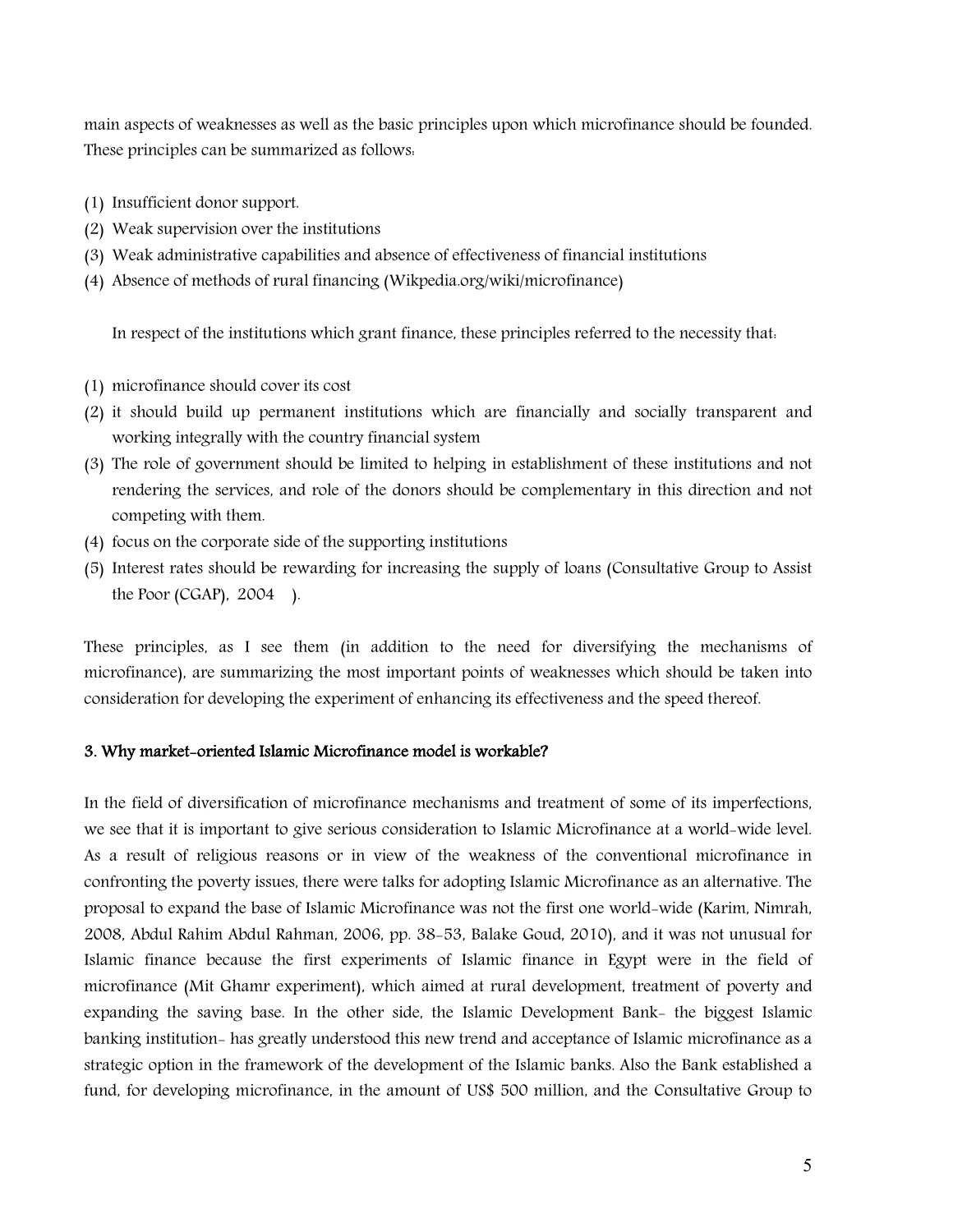Assist the Poor created a data base on it. And despite acceptance of the conventional microfinance in the Islamic societies till today, its continuation can not be forecasted in view of its conflict with the belief of these societies. Moreover, Islamic microfinance advances benefits not only to this section of the poor, but also to the other non-Islamic microfinance institutions. Following are among its most important advantages

- It amalgamates microfinance into the Islamic finance and builds up social financial institutions which enjoy financial sustainability and transparency and it integrates with the official financial system of the country. It also builds up joint bridges between the Islamic banks and the microfinance sector.
- It considers treatment of poverty as part of its social responsibilities (like social justice and equitable distribution of wealth and incomes) and it applies objectives of the Islamic banks in execution of the principle of becoming a successor over poverty in respect of microfinance whereas it follows the free market system which guarantees sustainability.
- It does not need strong guarantees because the Islamic system places focusing on the operations more than the customer's financial capabilities, as it is the case in the *Musharaka* because this formula of partnership in profit and loss is the best invisible security for microfinance and the customer does not have to pay against risks of loss. And since the Islamic system basically depends upon the principle of partnership then any request by the bank for a guarantee shall be a guarantee against cheating or procrastination in repayment and not to cover the risks of loss. The mostly used guarantee in the Islamic microfinance institutions are personal guarantees of a third party supported by a cheque, guarantee funds, mortgage of movable properties, guarantee funds for loans of the civil society organizations, undertakings of the local community, security of the monthly salary, attachment of savings, mortgage of salaries, incomes and pensions, keep documents in custody, legal undertakings not to dispose of assets  $etc<sup>3</sup>$ . The few international Islamic microfinance experiments also confirmed success in utilizing gold as a security which is available, acceptable price wise and successful in encouraging saving and micro-investment of the poor (Ar-Rahnu experiment in Malaysia), (Mohammed, Ali Baharum, 2005)
- The Islamic formulae have no Harmful financial dimensions in cases of loss, and using the formula of *Musharaka* in profit and loss does not require strong guarantee, does not leave the

 3 The proposed guarantee is widely used in microfinance in the Sudan with a low risk rate, but the loan amount for which such guarantee is accepted does not exceed 10 thousands Sudanese pounds. In a survey conducted by Abu Kassawi, Mustafa, Jamal El Din et al on microfinance institutions in three states in Sudan, it was founded that lending against personal guarantee is bank branches covered by the survey represents 75% of the volume of microfinance loans in these institutions. Moreover, the percentage of portfolio expose to risk was 30% and (0-17%) if supported by a post dated cheques (Abu Kassawi, Mustafa Gamal El Din et al, 2007).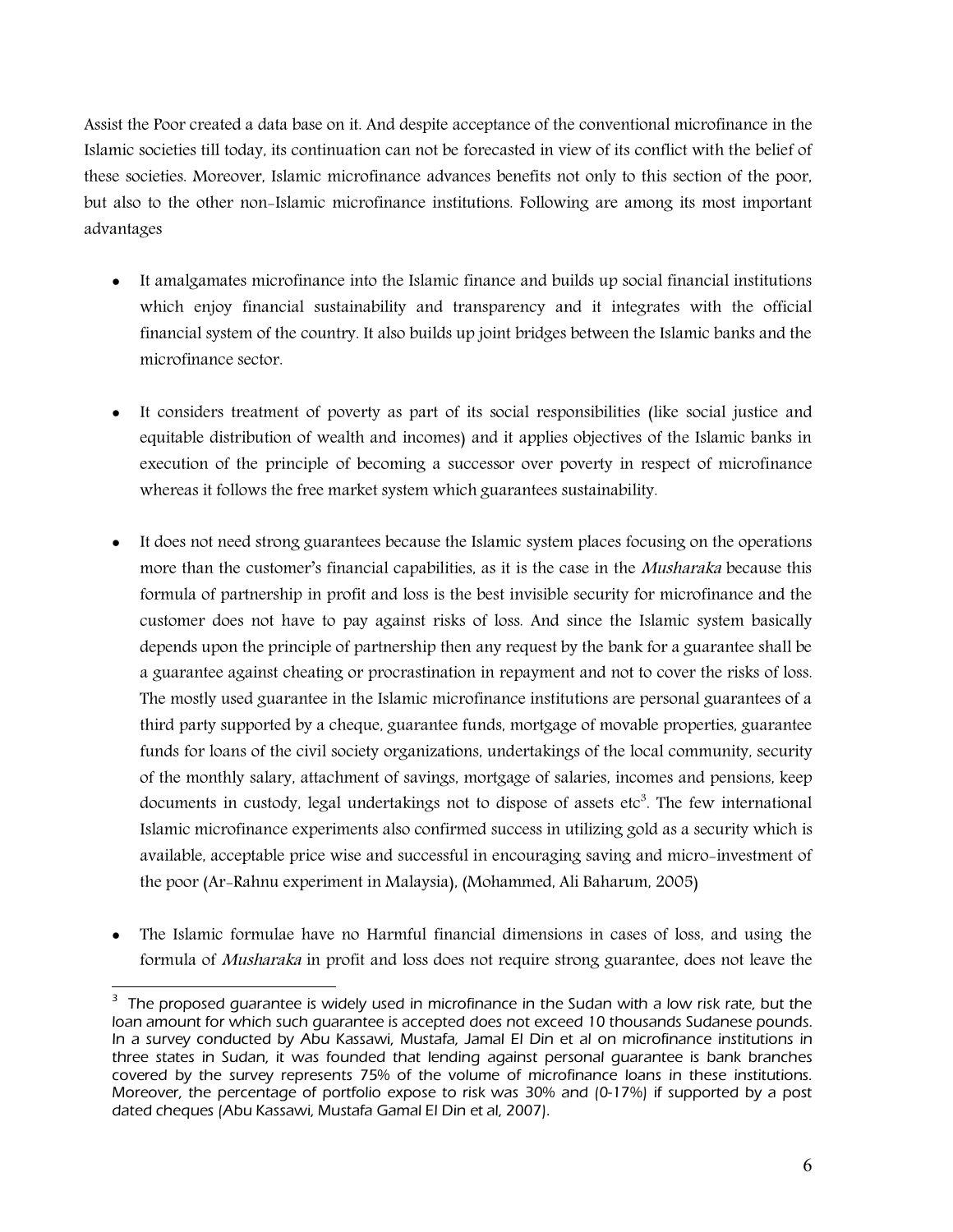partner neither shacked by debts, nor obligates him to pay or any other type of entitlement in the case of loss. The partner does not bear the loss alone. In the formula of *Murabaha* if the customer is unable to commit himself to pay the liabilities due from him, he is granted a grace period without any additional charge.

- It avails the best non-material guarantee: All *Musharaka* formulae avail the best non-material guarantee such as sustainability of the project, credit records of the individuals and the tied follow-up by the granting institution.
- According to the nature of the practicing, the Islamic microfinance is less difficult for customers to recover the debts in cases of failure or delay through the other Islamic ways like granting a grace period without any additional financial charges to the customer.
- Islamic microfinance operates via a number of financing formulae which suit the targeted group like *Ijara, Murabaha, Musharaka, and Mudarabah* and others. And Instead of advancing loans to the poor, which can be utilized for another purpose, the Islamic versions dictate buying the assets or the necessary raw materials or enter with the partner in joint transactions. *Musharaka* version is appropriate for financing the fixed ands working capital and the customer can participate in kind. It brings high returns on investment to the bank and the partner. The few international experiences in the field of the Islamic microfinance proved to be successful in utilizing the opportunities of Murabaha (experiment of Islamic microfinance programme in Al-Hodeida, Yemen) and also in utilizing the opportunities of *Musharaka* (experiment of the Sudanese Islamic Bank in financing the productive families).
- The Islamic system includes *Zakat, Wagf, Qard Hassan* and Islamic insurance which can be complementary with (not replacing) the Islamic microfinance in providing other needs like housing and meeting other necessities. It is to be noted that *Al-Sadagat* (alms), *Zakat, Wagf* (endowments) and *Qard Hassan* are resources which are appropriate for microfinance because they do not aim at making profit and they are mechanisms for satisfying the consumption needs i.e. not suitable for establishment of profit making project yet they can be utilized as complementary resources to microfinance.
- Contrary to the conventional microfinance, the targeted group of the Islamic microfinance is men and women (the family) because it aims at improving the standard of living families and not only women as is the case in the conventional microfinance.
- Saving, according to the Islamic way, helps utilizing deposits in a profitable way, hence supports the culture of saving among the poor classes which participate in development.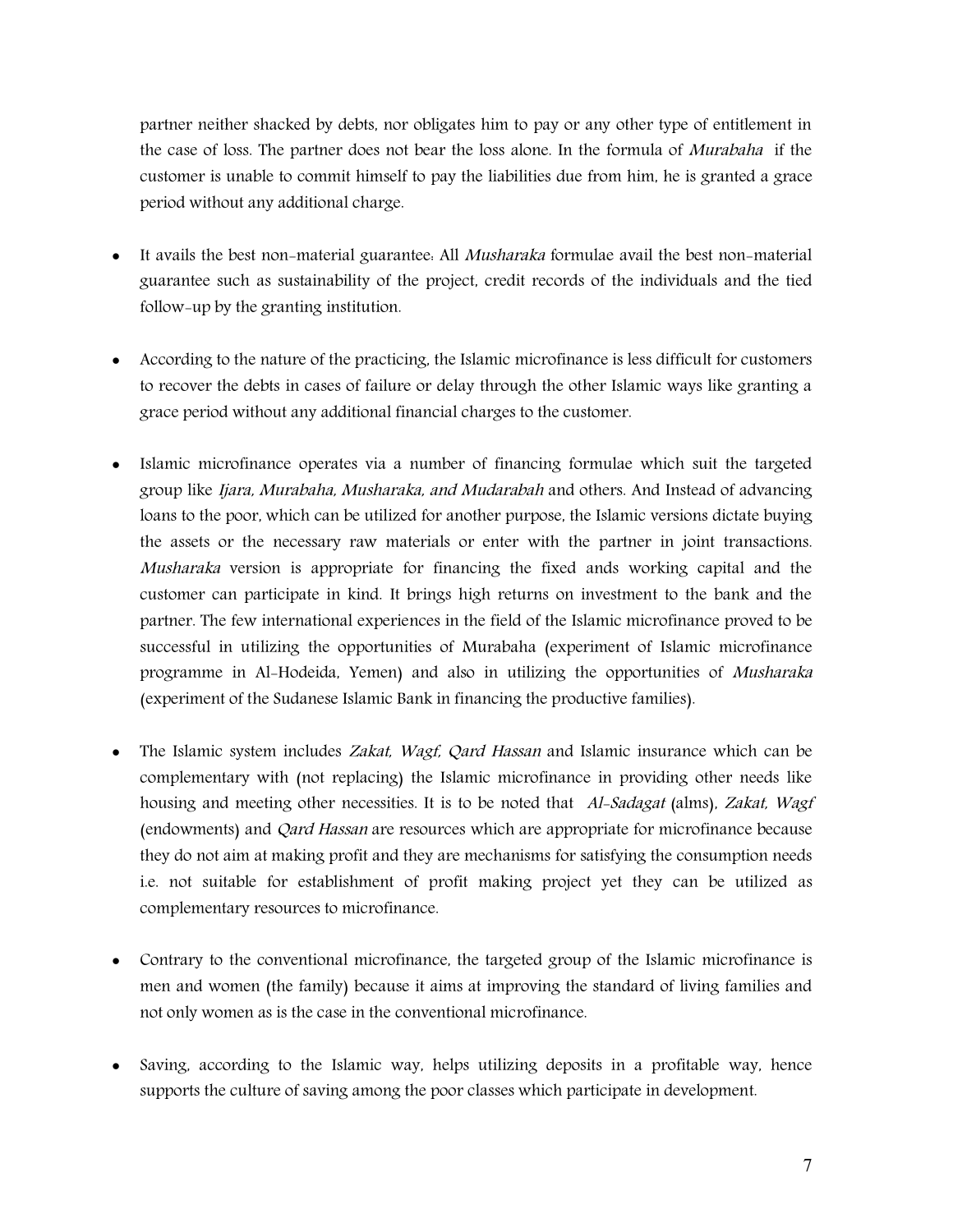- The existing Islamic banks enjoy some degree of administrative capabilities and efficiency in granting finance on a profitable and sustainable basis but they need to qualify special cadres to administer and practice activities of microfinance.
- The Islamic microfinance includes the Islamic communities in the non-Islamic countries under the umbrella of Islamic microfinance, hence creating a new international mechanism of microfinance required by these communities.
- Islamic microfinance is suitable for the non-governmental organizations operating in the Islamic countries as finance does not need institutions nor legislations under the Islamic designation. Therefore, its formulae can be utilized in the conventional microfinance without any need for the existence of Islamic banks in the non-Islamic countries<sup>4</sup>. It is noteworthy that the international organizations have successfully applied the basis of Islamic microfinance in a number of Islamic countries.
- The Islamic banks can grant the Islamic microfinance at a lower cost compared with the other microfinance institutions because they operate from the existing branches and therefore they do not need a new professional cadre. Moreover, most of Islamic banks have a surplus liquidity in view of the current non-existence of Islamic fiancé instruments which conform with the market instrument<sup>5</sup>.

# **4. Nature and practices of Islamic Microfinance**

During the past decades the integrated Islamic banks and the conventional banks which have Islamic branches have extensively spread out. In 2007 the number of Islamic institutions reached about 300 banks, investment banks, and insurance companies with total assets in the amount of US\$ 500 billions (36% thereof in GCC states, 35% in South East Asia and North Africa and 25% in the remaining Asian countries and Africa). The rate of growth of assets of the biggest 100 institutions of them is 27% (The Banker, 2007). Also the conventional branches which apply the Islamic

 4 To show how Islamic *Musharaka* is used by conventional banks to finance small and medium enterprises see Ibrahim, Badr El Din. 1999.

 $^{\rm 5}$  The study conducted by the author covering liquidity in the Islamic banks in Sudan and the Gulf states investigated whether liquidity is affected by changing the system which is based on interest to a system which based on profit and loss. The study confirmed that the change in the assets and liabilities of the Islamic bank from conventional to Islamic way has no negative effect on the liquidity of these banks. The study attributed this absence of liquidity at the current date to the absence of investment opportunities and the finance via sales formulae on the assets side and to the large share of current account which has no financial obligation to the bank on the labiality side (see Ibrahim, Badr El Din. A., and V. J. Kumar, 2005).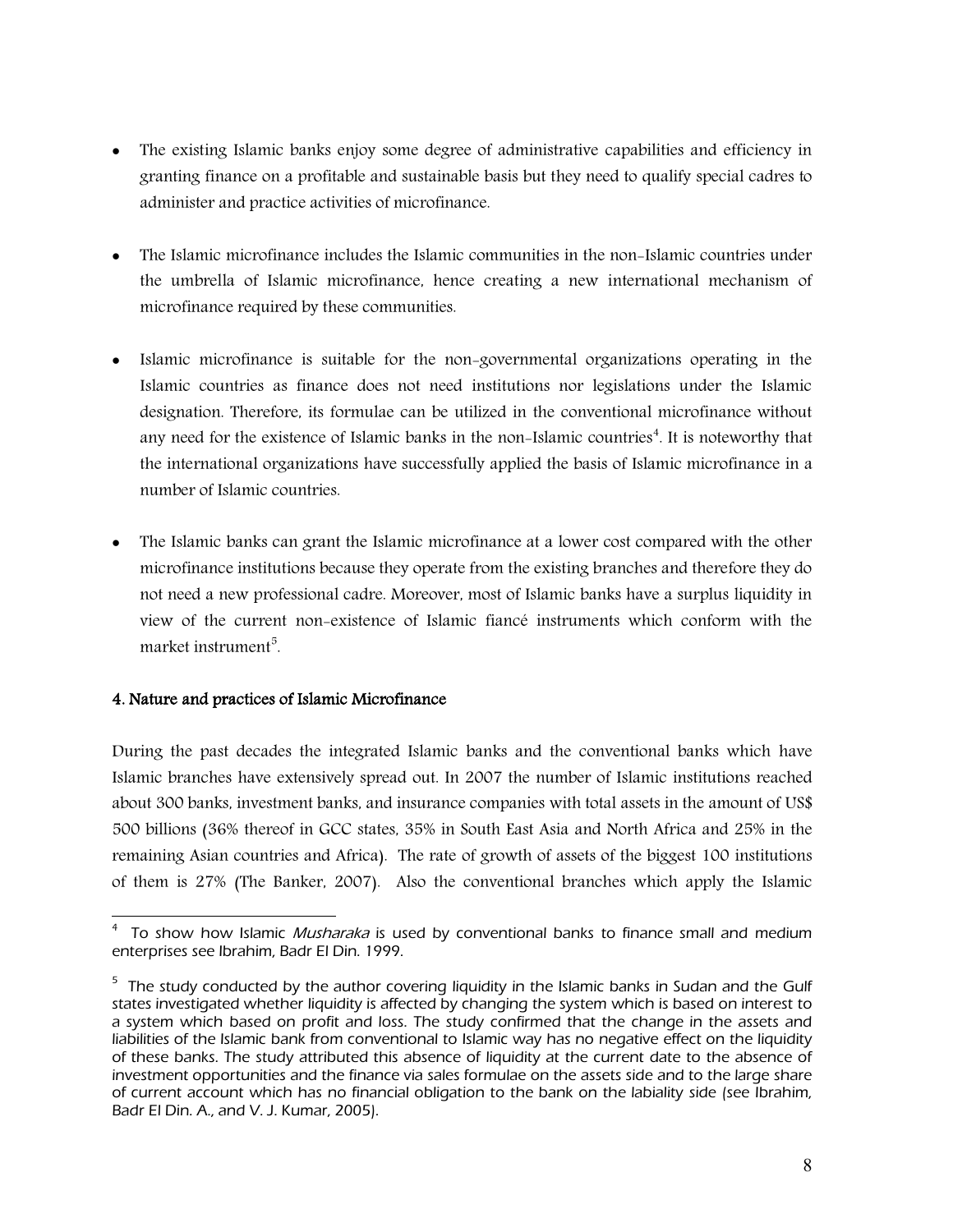methods in the conventional banks in India, China, Germany, Japan, Switzerland, Luxemburg, UK, USA and Canada have also spread out. This large number of the Islamic institutions has encouraged some of them to enter into the field of microfinance services, yet these services do not measure up with the big number of these institutions. Also during the past years, some of the microfinance institutions started serving the poor in some Islamic countries by offering products which comply with the Islamic principles of finance. These developments led to the appearance of "Islamic Microfinance" with microfinance in one financing institution where the first one offered financial services on the basis of the Islamic faith and the second one entered some of the poor people under the umbrella of the first one.

Microfinance grows at a rate of 15-30% per annum (about 6 billion US\$ annually). Therefore, there exist an opportunity for the private Islamic capital to enter, noting that participation of the private capital is continuously increasing and expected to reach about US\$ 20 billion in 2015 (Standards & Poors's RatingsDirect, 11 March 2008, p. 2)*.* . According to the results of the survey conducted by the Consultative Group to Assist the Poor, the number of Islamic financial institutions offering microfinance is 120 representing 0.5% only of the total worldwide microfinance institutions currently serving about 389 thousands beneficiaries only. About 80% of the Islamic microfinance institutions are located in three Islamic countries i.e. Indonesia, Bangladesh and Afghanistan, whereas, according to the Survey, demand for it in Algeria, Jordan and Syria reached between 20- 41% (Karim, Nimrah, Michael Tarazi and Xavier Reille, 2008).

The Islamic microfinance is still in its early stages worldwide. There is only a few numbers of Islamic microfinance banks and institutions which headed towards microfinance. According to estimates, the Islamic microfinance covers currently about 380 thousands clients only (CGAP, Microfinance Gateway, 2010)*,* whereas the poor Muslims constitute 35% of the total number of Muslims estimated at 1.2 billions (Asia-Pasific Economic Cooperation, 2008). The UNDP estimated that there exist an opportunity for about 7 millions beneficiaries from Islamic finance and about 19 millions savers (Balake Goud, http://www.investhalal.org/articles/articles/IslamicMF.pdf.), which means that there exists a big market for Islamic microfinance and there exists also wider opportunities for such type of microfinance to spread in the Islamic countries but the results are less than expectations.

#### **5. Worldwide Experiences of Islamic Microfinance by Banks**

The Islamic banking microfinance is still covering a very limited number of experiments which included the experiments of rural banks in Indonesia and the microfinance banks in Bangladesh. The Islamic banks in Bangladesh adopted Grameen Model and the deferred sale formula i.e. that bank purchases the required commodity and sells same to the customer against a profit margin.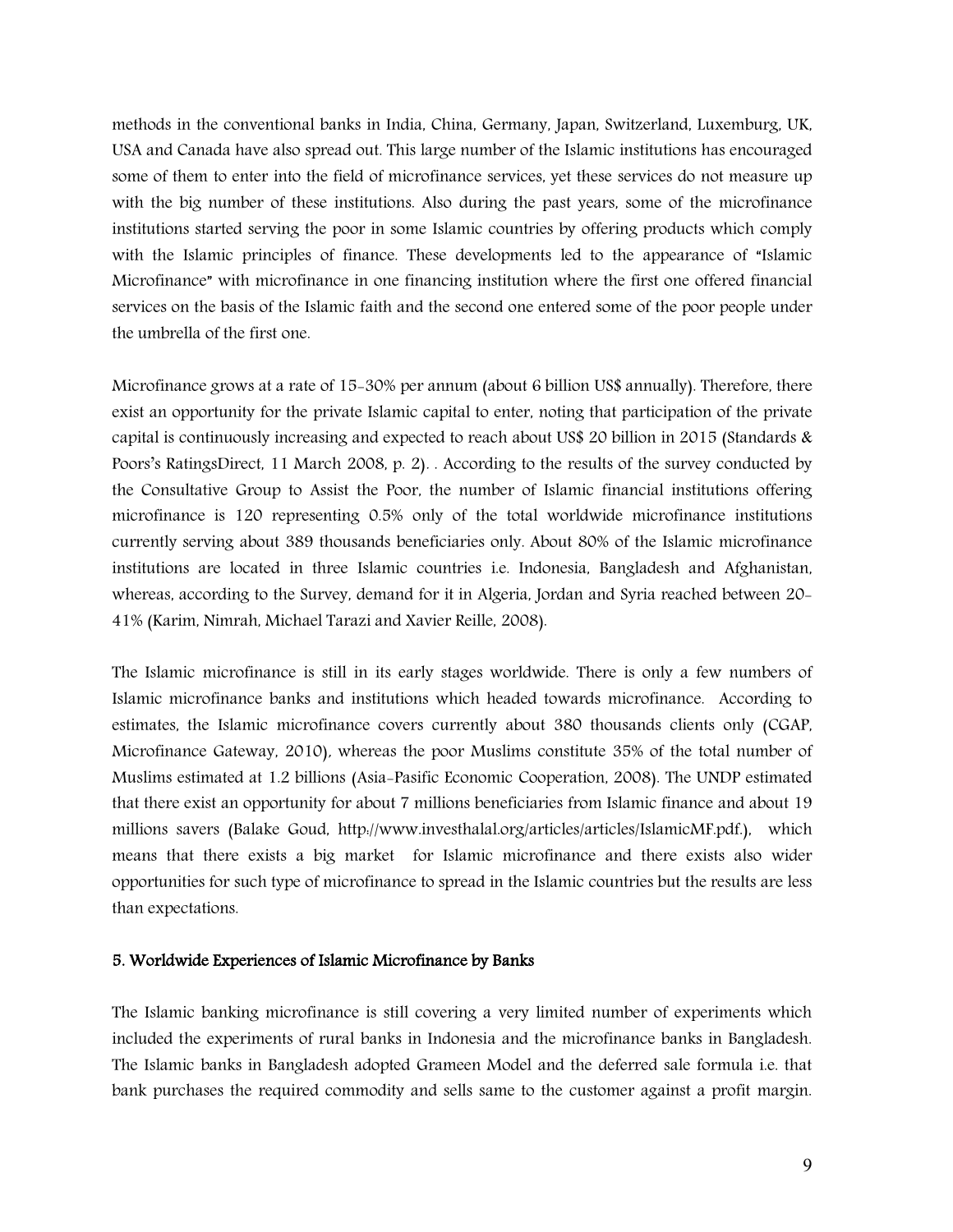Also Al-Noor Bank in the United Arab Emirates announced the establishment of a company to extend the services of microfinance, insurance, credit cards and transfer of money on behalf of lower income earners in a way which conforms to the Islamic Sharia Law. In Mali, there is a microfinance bank which is financed by GTZ German Technical Cooperation and KFW (German Financial Cooperation), and uses *Musharakah* formula. In Iran, the Central bank obligates the branches to render the microfinance services to the low income earners so as they can meet their consumption requirements, marriage expenses, repayment of loans, repayment of rent, maintenance of houses, medical treatment and educational expenses and purchase of consumer goods through *Quard Hassan*. According to the available data for the year 2008, the number of beneficiaries of these services reached 3 million families (Karim, Nimrah, Michael Tarazi and Xavier Reille, 2008). In Indonesia (microfinance sections in the Islamic banks, Islamic rural banks and Islamic cooperatives) the microfinance uses *Murabaha* and *Musharaka. Ijara, Mudaraba* and *Qard Hassan*.

However, the Sudanese experience is considered the most fortunate and the first of its kind worldwide. It started during the nineties by applying the Financing Polices of the Central Bank of Sudan from 1994/95 which included "Craftsmen, Professionals, and Small Producers, including the Productive Families" among the classes which should have priority in bank financing<sup>6</sup>. These policies had as well specified reference percentages for the contributions of the partners in *Musharaka* formula and also the minimum profit margin for *Murabaha*. They also specified percentages for the financing of this sector that reached 12% of the total portfolio in the last financing policy<sup>7</sup>. The Central Bank of Oman set up a strategy for microfinance and established a microfinance unit inside the Bank for the purpose of improving position of the bank financing of this sector.

The Sudan has taken wide steps in the banking microfinance in all commercial banks through branches thereof, particularly in the rural areas. However, the financing percentage specified by the Central Bank of Sudan is still ambitious since during most of the years as from the end of nineties, the realized percentage of microfinance was less than 2%, and at an annual average of 3.45% during the period 1999-2002 (Ibrahim, Badr El Din and Faris Arbab, 2006). Also some banks like Faisal Islamic Bank and the Sudanese Islamic Bank had founded specialized branches. It was noteworthy that most widely spread experiment of microfinance – Geographically and volumewise- compared with other banks was the experiment of Saving and Social Development Bank

<sup>&</sup>lt;u>end is clear that the concept of microfinance in Sudan is very wide which includes (as stated in the use of the s</u> financing policies) all small size sectors. Banks target one or all of these groups as groups including poor people, or target sectors without targeting the poor as the case of microfinance.

 $^7$  To know the details of microfinance policies of the Bank of Sudan for the years up to 2006, see Ibrahim, Badr El Din A. and Faris Arbab, 2006).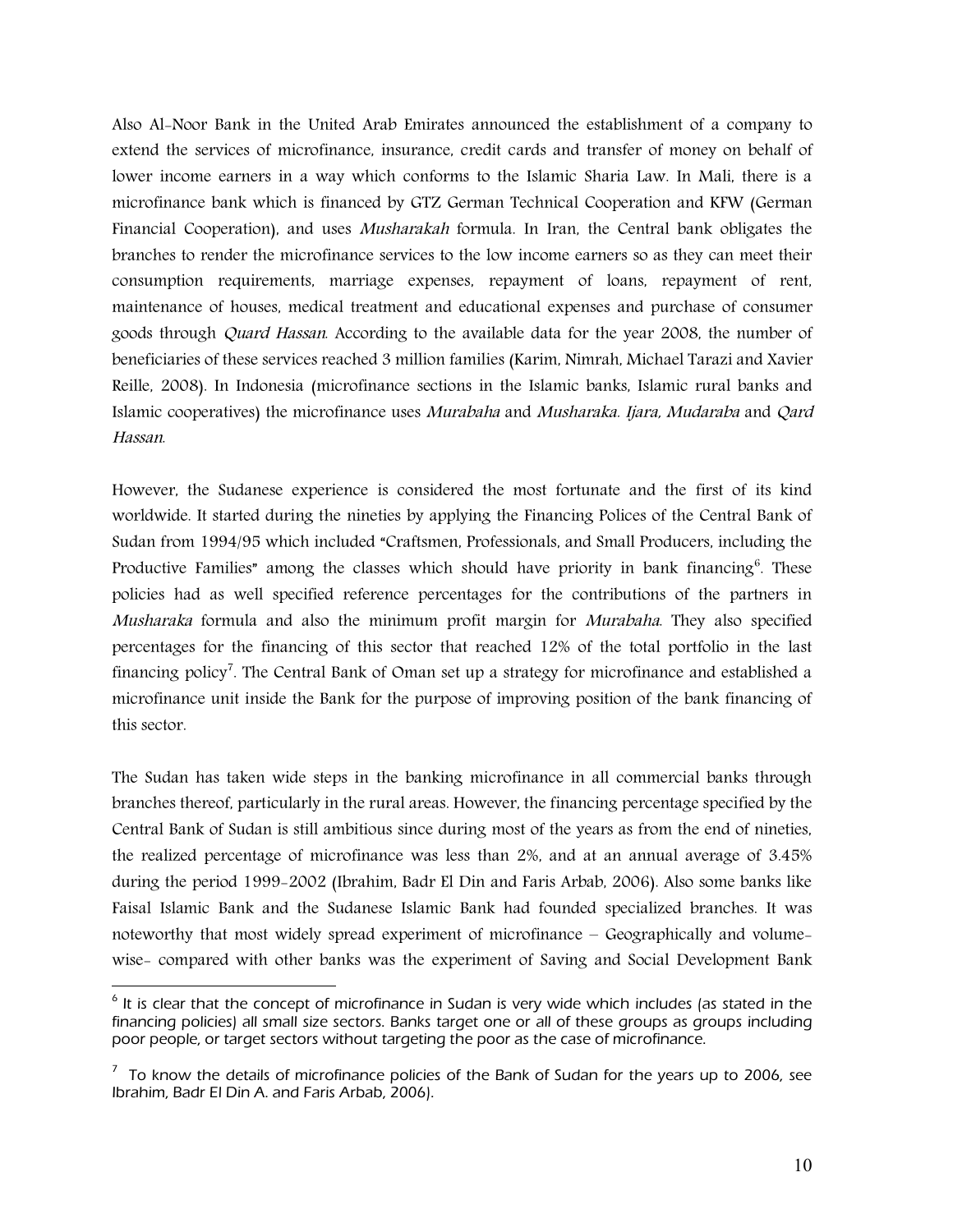where the average microfinance percentage during the period 1997-2000 reached about 14.2% (does not include financing of Social Development at an average of 8.1% during the same period). This means that the average of the two percentages reached 20.3 compared of the average percentage of microfinance which did not exceed 2% in other commercial banks (Ibrahim, Badr El Din and Faris Arbab, 2006).

Among the other successful experiments is the experiment of the Sudanese Islamic Bank in the nineties in the field of "Productive Families" which progressed in great strides in emphasizing the financing by the Islamic Bank to the minimum lower percentage of the poor (Ibrahim, Badr El Din , 2004). These branches of financing the productive families were opened in geographical areas to attract bank deposits from individuals and establishments situated there and then re-invest same basically by way of Musharaka formula (and other formulae like *Murabaha* and *Mudaraba*) in small units' family projects. Those branches were characterized by low administrative costs in those areas. The main concepts behind these branches was to avail microfinance at the level of the geographical area only and for the part of the targeted group who have skills for carrying out small size production or service oriented business inside or outside their houses. Users of this finance are not necessary required to contribute money but only their efforts, administration or their business or depreciation of equipment. This experienced achieved some success by the target groups whose incomes were reasonably enhanced and it had also brought some projects to the bank. Despite also considerably increased compared to the size of the bank branches. However, the experiment was cancelled when the top management of the bank was changed.

The forgoing survey gives a general glimpse of this activity. The most important thing in these initial experiments in Islamic microfinance is that they set up a methodology for Islamic microfinance which suits the nature of Islamic society. Despite of the acceptance of microfinance experiments, same has not progressed in the way which serves the targeted group; therefore there is still a lot to be done in this direction.

The highly cited success story of a large-scale Islamic banking microfinance experiences is Bank Rakyat Indonesia (BRI). To this we now turn.

# **5.1. Bank Rakyat Indonesia**

Bank Rakyat Indonesia (BRI), (People's Bank of Indonesia), was founded in 1895 during the Dutch colonial period to serve small and medium enterprises. After the Indonesian declaration of independence, on 17 August 1945 the bank was officially nationalised and then re-named "B Bank Rakyat Indonesia (BRI). In 1970s BRI Units were established, and in 1984 the bank was redesigned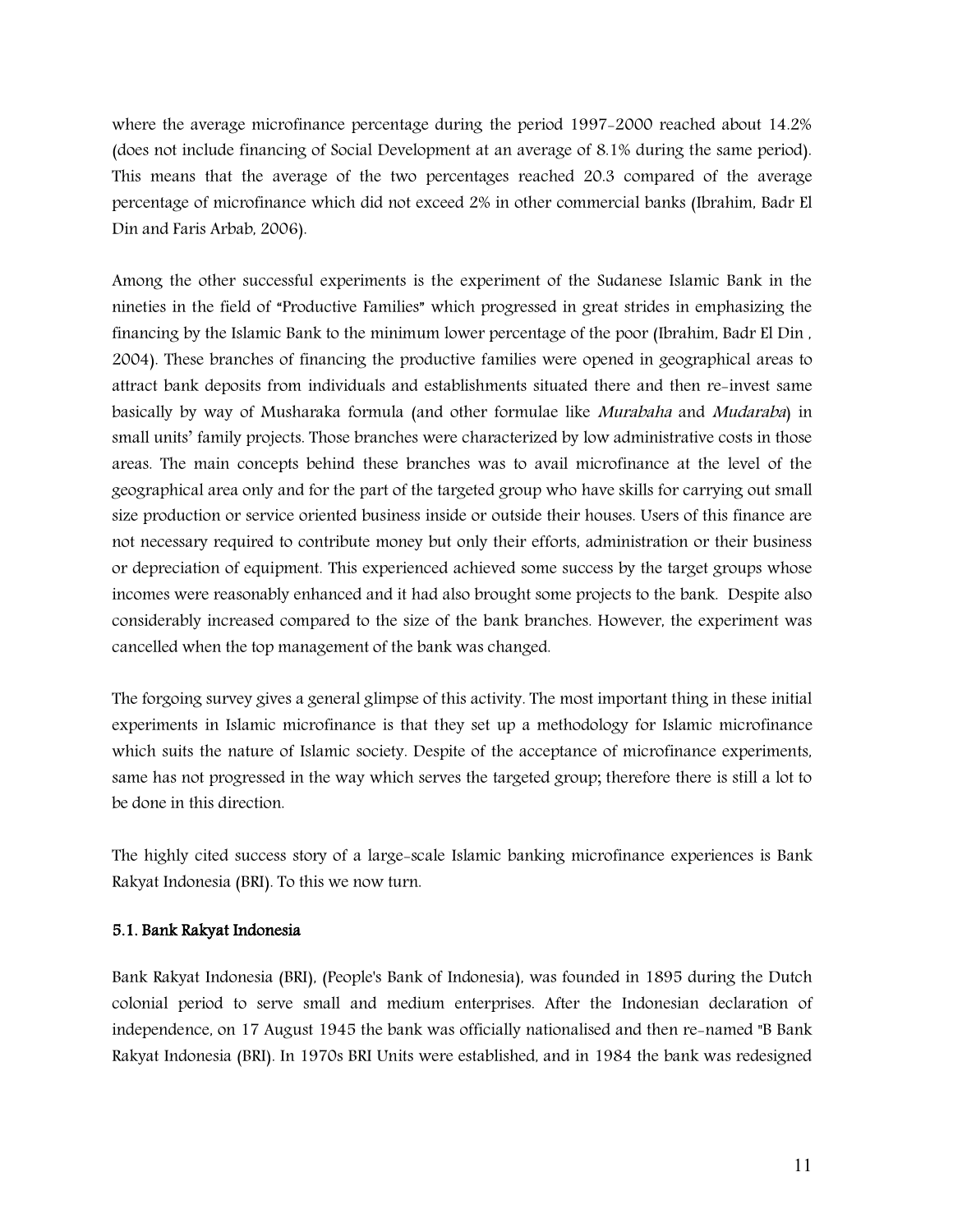into fully commercialized microfinance banking, with all Units moved from supply to demand driven to cater for microfinance clients' needs.

In 2003, BRI went public, and as of 2010 it is 70% government owned operating company. BRI is now the second largest bank in Indonesia by asset, with most extensive branch network, serving approximately 30 million retail clients through an extensive network of more than 4,000 retail outlets at the sub-district level, known as BRI village units (Unit Desa). BRI has the widest network in Indonesia with 13 Regional Offices, 324 Domestic Branches, 4,049 BRI Units (96% of which are profitable), 148 Sub-Branch Offices and 240 Village Service Posts. BRI has now irakyat.com.my internet banking and more than 500 automated teller machines (*http://www.facebook.com/pages/Bank-Rakyat-Indonesia/105591639473717;* and http://dbpedia.org/page/Bank\_Rakyat\_Indonesia*). By 2010 there are 7000 units (including regional offices, branch offices, sub-branch offices, cash offices and BRI Units), as well as over 3000 employees.*

Unit Desas operate on a full and semiautonomous commercial basis. It also has a comparatively small, but growing, corporate business. Each BRI unit is functioning as individual profit centers, their performance is monitored and specific staff incentives implemented. In addition, the Units are allowed to move their excess funds to BRI branches, where they are well remunerated, encouraging saving mobilization in Units. This allowed the Units to increase the number of loans and to be more sustainable (Robinson Marguerite S, 2002. see also Charitonenko Stephanie, Afwan (Ismah), 2003, BRI Annual Report 2003, and BRI website www.bri.co.id, and http://www.bwtp.org/arcm/indonesia/II\_Organisations/MF\_Providers/BRI.htm).

The BRI offers loans, deposits and voluntary (current and time) products, money transfer services, utilities bills, as well as training and consulting services (*http://www.facebook.com/pages/Bank-Rakyat-Indonesia/105591639473717).* 

*<sup>C</sup>*carefully selected, the borrowers are given loans whose amount depends on the borrower's current income flow and always require some form of collateral (land, furniture, motorcycle, etc.). The minimum amount of loan is Rp.25,000 (approx. US\$3), and the maximum is Rp.50,000,000 (approx. US\$5,000). The minimum loan term period is one month and the maximum is 24 months for working capital loans or 36 months for investment loans. Loans can be repaid in monthly, quarterly or bi-annually instalments. The interest rate increased by 0.5% if the repayment is not made on time. The repayment rate is very high: 98.34%.

The following is a financial summary of the some selected basic indicators of BRI (in Billions Indonesian Rupiah –IDR- or Rp.)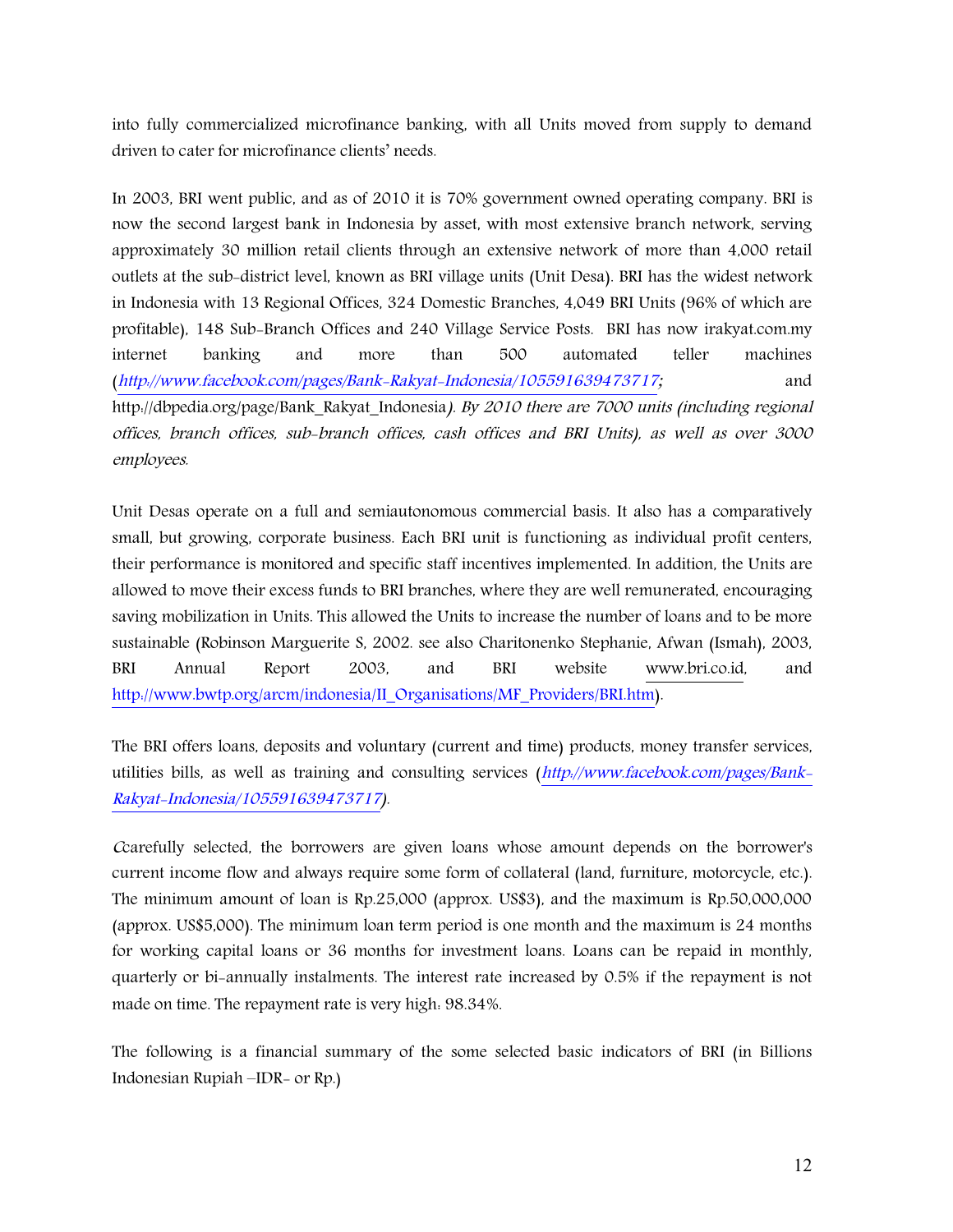| Years                                 | 2003  | 2004                     | 2005  | 2006  | 2007  | 2010 |
|---------------------------------------|-------|--------------------------|-------|-------|-------|------|
| Profit Before Tax and Zakat           | 0.41  | 0.46                     | 0.54  | 0.63  | 0.83  | 1.72 |
| Assets                                | 16.1  | 21.2                     | 24.0  | 27.5  | 35.0  | 61.9 |
| Deposits                              | 13.1  | 17.1                     | 19.6  | 22.7  | 27.3  | Na   |
| Financing                             | 9.0   | 11.4                     | 16.0  | 19.0  | 23.0  | Na   |
| Percentage<br>Return<br>Average<br>on | 17.98 | 15.24                    | 15.04 | 17.19 | 21.82 | Na   |
| Shareholders Fund                     |       |                          |       |       |       |      |
| Non-Performing Financial Ratio (%)    | 3.33  | $\overline{\phantom{0}}$ |       | 2.75  | 2.37  | Na   |

Source:

Figures are in Rp. Billions (\$1= approx. 9028 Rp, as of February, 2012).

The expansion parameters (assets, deposits) as well as profit parameters (Profit before tax, return on shareholders funds) are on move since 2003, whereas non-performing financial ratios are declining overtime, and below the target of 5% set by the Central Bank of Indonesia. These indicators show the success of BRI.

# **5.2. Anatomy of Success of Bank Rakyat Indonesia (BRI)**

The major features of the experience of Bank Rakyat Indonesia (BRI) is clients' saving, charging market interest, clients' honoring of obligations and repayments of loans. The lessons of success are mostly related to scattered small units (outreach), the saving components, no subsidy or funds from government, effective leadership, strong commitment and political support. The relative success of Bank Rakyat Indonesia (BRI) is partly related to the incorporation of many of the best practices and lessons learnt from conventional microfinance movements from across the globe. This experience clearly tells a lesson that large scale, market-led Islamic banking microfinance is possible, if certain conditions are met, and can have a positive impact on the lives of millions of people. The success story is not unrelated to the following:

- Efficiency and productivity have been key operating principles in the BRI Unit system. Any Unit system functions as an independent profit center, with no intervention from the headquarter. This independence and market-oriented characteristics have formed the basis for transparency in reporting, accountability, and efficiency in the use of resources.
- Technology and Human building/training rewarding and punishment systems.
- Effective leadership, strong commitment, and political support were crucial factors not only at the initial reform stage but also throughout the development process of the BRI Unit system.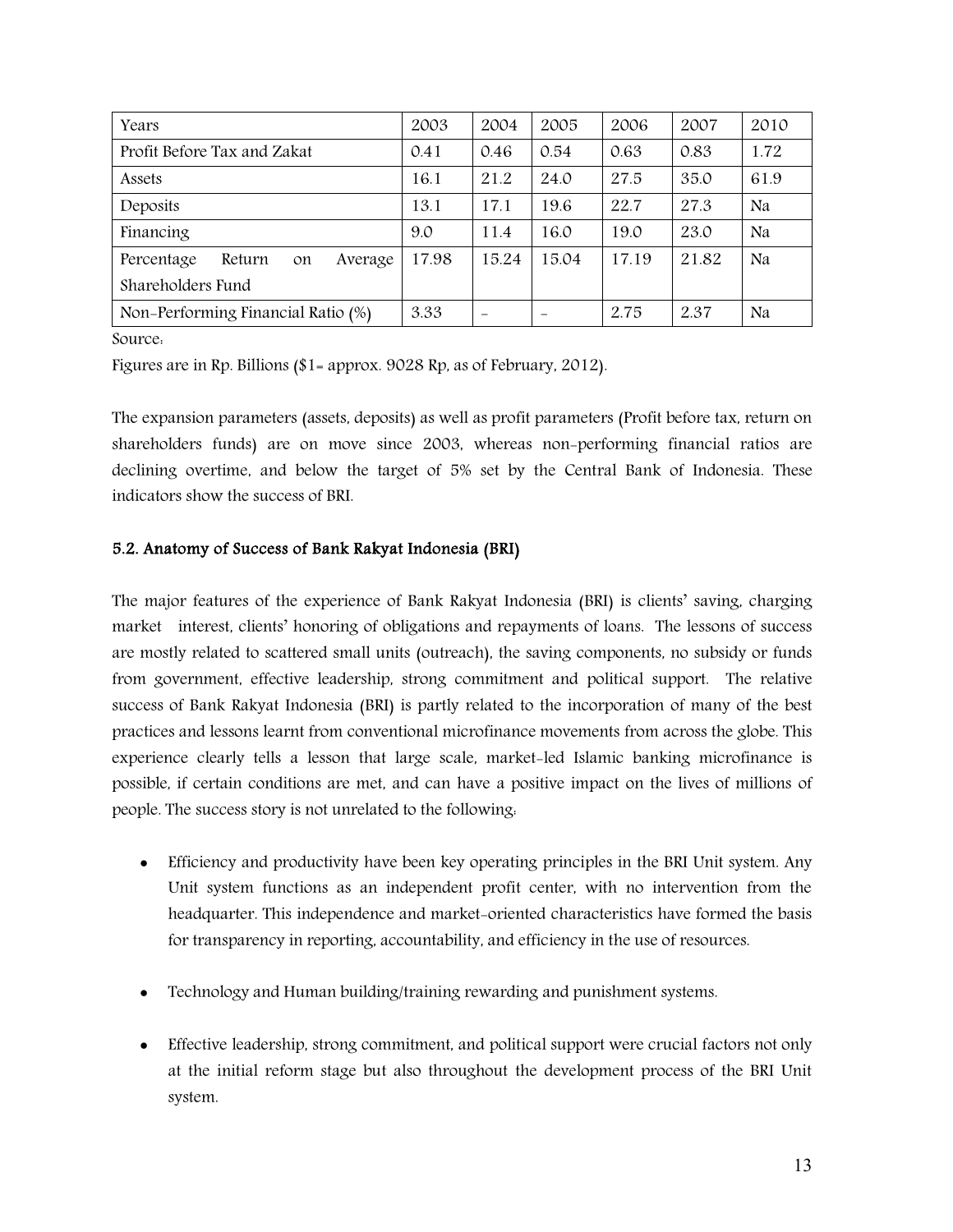- Much of its success may be attributed to the organizational set-up of the single BRI Unit as a highly decentralized and semi-autonomous financial entity. The BRI Unit is commonly found in a central location of the sub-district town, often near the market place. It typically rents a one room office in order to keep overhead costs low. A Unit covers about 16–18 villages at the sub-district, and currently serves an average of 10,000 savers and a little over 1,000 borrowers. The individual Unit was purposely kept small, by limiting the number of staff and focusing its operations (Klaus, Maurer, 2004).
- External factors played an important role for the initial reform. The oil price collapse in 1983 and the decline in oil revenues forced the government to impose austerity on budgetary expenses and subsidies. Economic pressures made politicians adopt a commercial approach to rural microfinance. During the scaling-up period, stable macro-economic conditions and a series of financial sector reforms provided a conducive environment in which the new unit systems could develop and prosper. A decade later, the BRI Unit system was stable and robust enough to weather the severe economic crisis.
- External assistance was crucial, especially in the early years. Technical assistance was provided by the Harvard Advisory Group, partially funded by the World Bank and USAID. Together with local bankers, the experts developed the initial design and principles of the new BRI Unit system. Financial resources were only required in the very beginning. With the know-how and the systems in place, the BRI Units were soon able to generate their own resources locally. A World Bank loan of US \$97 million for KUPEDES on lending was disbursed in 1990, at a time when, strictly speaking, the BRI Unit system no longer needed outside funds.

## **6. Non-banking Islamic microfinance**

Thinking about the non-banking Islamic microfinance started during the last years<sup>8</sup> and the first experiences in the non-banking Islamic microfinance to finance individuals and groups were reserved, weak and not continuous as they were isolated and dependent upon the mechanism of interest free loan by way of payments arranged between the two parties (experiment of Yayasan Tekun, Malaysia) to finance targeted poor Muslims who needed capital to start their small projects but they had no previous experience. Also this finance was amalgamated with Zakat to cover defaults of repayment and the group guarantee was utilized just like Grameen experience. Also

enties and the non-<br><sup>8</sup> The non-Islamic microfinance institutions include the local and international non-profit making governmental organizations, saving and lending societies, in addition to the governmental funds and international donors to rural development projects which avail rural financing.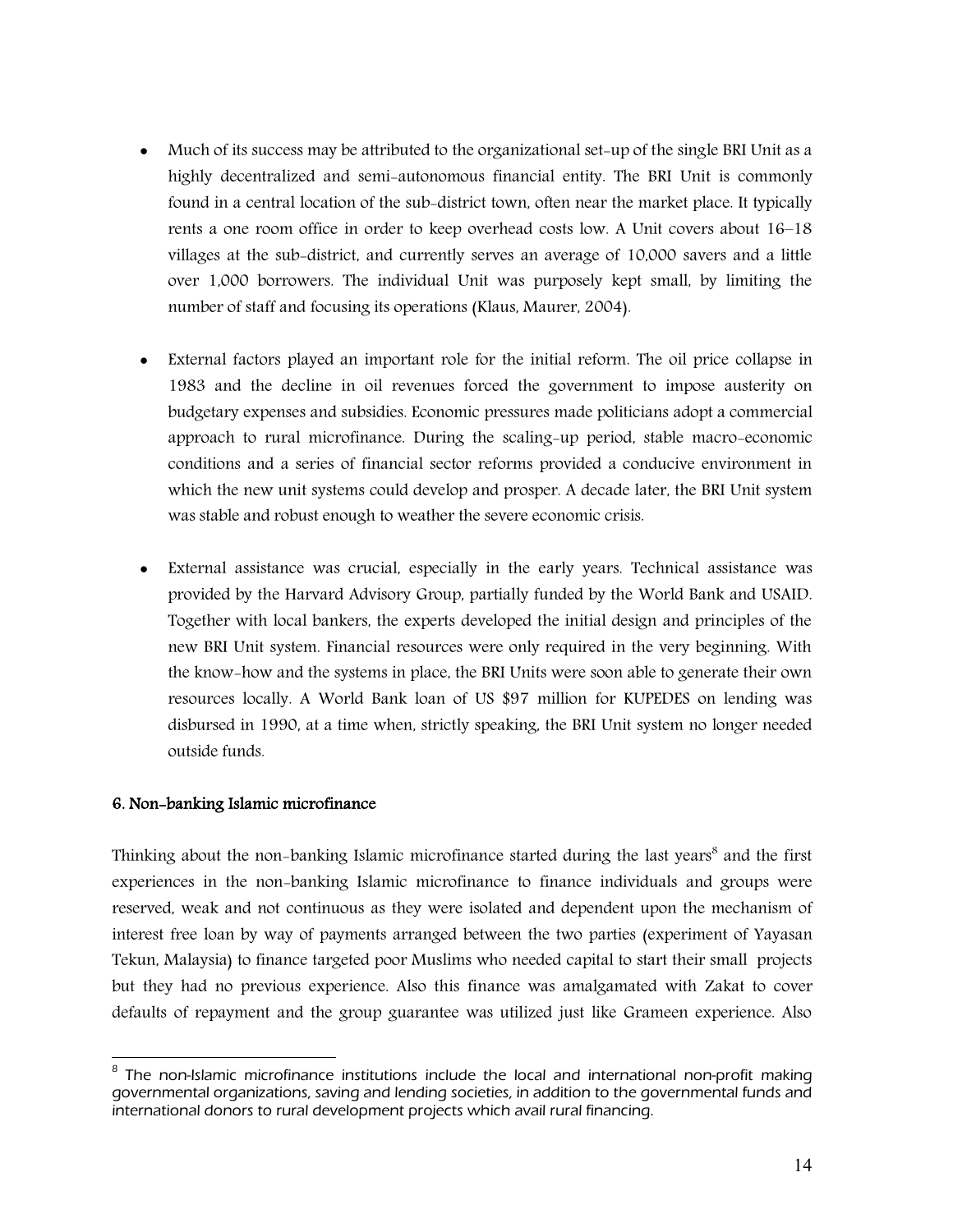*Murabaha* formula was used (microfinance experiment in Al-Hodeida, Yemen 1997) and *Mudaraba* formula by way of weekly distribution of profits and bearing by the supporting institution of any loss which may result from default whereas it can terminate the contract concluded with the partner in case of excessive loss. In the case of realizing profits the benefiting party purchases the shares of the small project whereas the financing institution is content with the principal of the loan and the weekly payments. This system encourages non-repayment; leads to manipulation cases and hiding the real profits in the absence of close follow up by the lending party. In Sudan, a large number of social programmers of NGOs (local and foreign), local community organizations, social government funds and rural development projects, advanced loans to small income generating projects as well as loans in emergency, medical treatment, educational and service cases, all under the Islamic formulae, particularly *Murabaha, Musharaka and Mudaraba*. There are no data on these parties but they were estimated to be at 100 governmental and foreign organizations<sup>9</sup>. This experience is particularly distinguished by its diversity one side and diversity of the targeted groups on the other side. These organizations grant fiancé to the refugees and the displaced people in the urban areas whereas the social funds finance to the poor persons, the old age persons with limited incomes, the graduates and pensioners. Yet the rural development projects which are financed by foreign bodies are targeting the rural communities which suffered from conflicts, drought, and natural disasters in order to strengthen productivity and enhance incomes (Unicons, 2006). In the Iranian experience of the interest free loan, some individuals of the society lodge funds in saving and financing institutions which utilize some in small projects. These funds also accept current and saving deposits like banks as these deposits can be withdrawn at any time. The interest free loans fund are utilized in advancing loans for marriage, medical treatment and housing purposes after satisfying certain conditions the most important of which is ability to repay the loan during one to two years and a guarantor should be there.

Experiment of Al-Hos Mountain in Syria adopted *Musharakah and Murabaha* formulae. And the experience of Moasat Bail Al-Mal in Lebanon relied upon volunteers for collecting the repayment of the amount which were financed by way of *Qard Hassan* and *Musharaka* formulae. Mowasat Bait al-Mal ahs good relations with the targeted group, has a net work of financiers and the repayment ratio is high in view of the assets security and the personal and bank guarantees. Afghanistan experience adopted *Quard Hassan* plus service fees payable in advance and relied upon the group guarantee. Also in Afghanistan experience of thee Foundation for International Community Assistance used *Murabaha* formula. There were also other experiments in Thailand, Azerbaijan, and Brunei. Philippines, Kazakhstan. The West Bank, Bangladesh, Indonesia (Islamic cooperatives) and

 $\overline{\phantom{a}}$ 

<sup>9</sup> For more information on microfinance in the social programs, NGOs and social funds see Ibrahim, Badr El Din A. and Faris Arbab, 2006), and Unicons, 2006).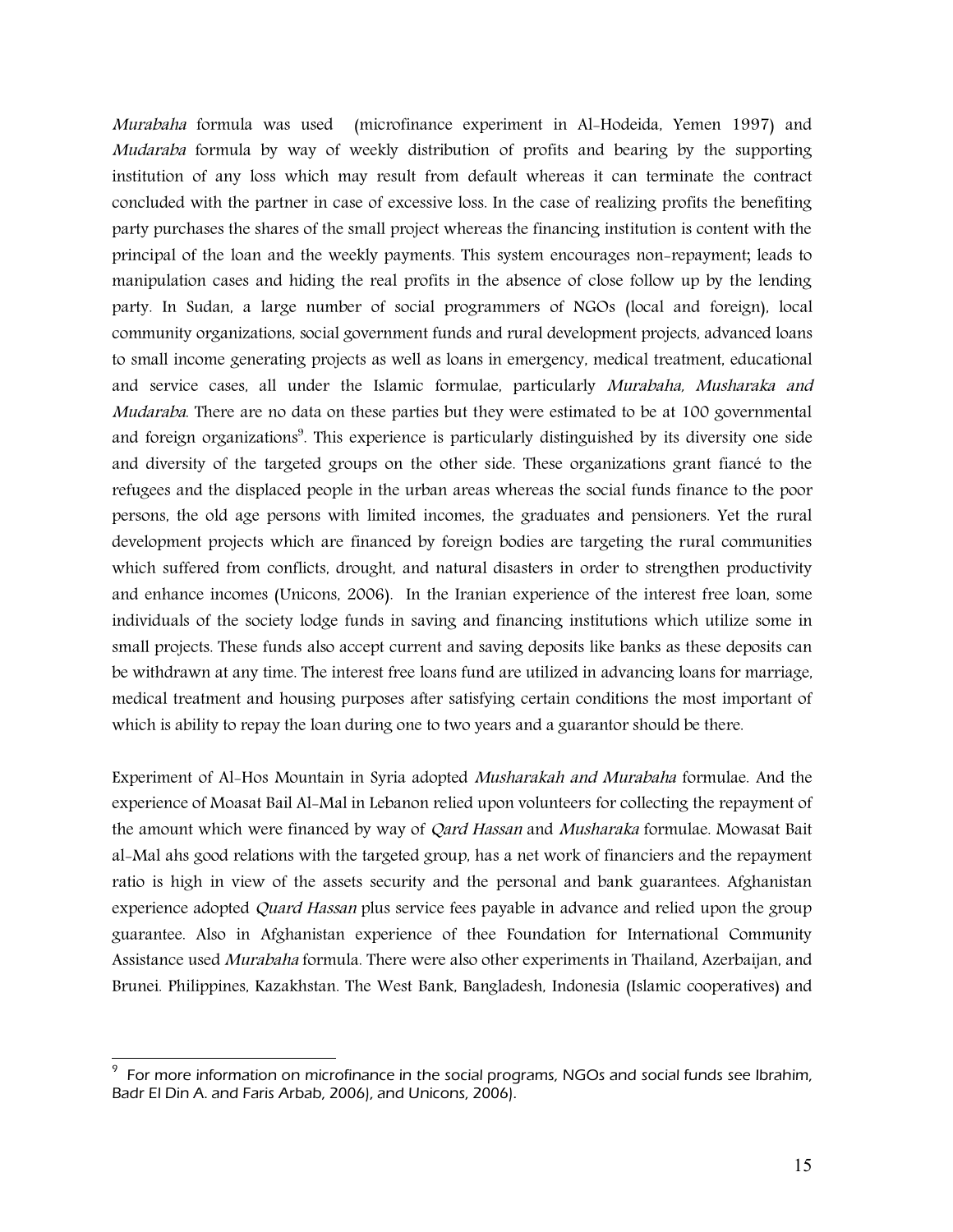Egypt. Despite the spread of these non-banking financing institutions, they did not cover the targeted poor people in the extensive way.

Akhuwat is an NGO microfinance experience in Pakistan. Akhuwat derives its name from 'mwakhaat' or brotherhood, the earliest example of which was seen in the fraternity formed by the Ansars (citizens of Medina) and the Muhajireen (or Meccans) who had migrated to Medina to escape religious persecution. Inspired by the spirit which induced the Medinites to share half of their wealth with the migrants, Akhuwat seeks to invoke this very concept of brotherhood through its operations. The idea of Akhuwat was made to correct the exorbitant interest rates on microfinance programs aimed at poverty alleviation. Akhuwat's running costs, and all of its funds come from voluntary donations. By 2003 donations to Akhuwat had reached rupees 1.5 million with the loan recovery rate remaining a steadfast 100%. With the passage of time Akhuwat's branches speaded, loan products were diversified, the clientele was expanded and the message of Akhuwat began to rapidly spread. The movement was being spearheaded by the generosity of the Civil Society as Akhuwat's reliance on philanthropy entailed tapping into the spirit of giving and volunteerism in the society. This experience marked the beginning of a new chapter in microfinance, one that found its inspiration not in economic logic but in the spirit of compassion and generosity of mankind.

Akhuwat provides interest free loans to the economically poor so that they may acquire a sustainable livelihood. It is a derivate of the practice of Qard-e-Hassan, an interest free loan offered to those in need. The Qard–e-Hassan is not as grand in terms of size and stature as Grameen Bank or Bank Rakyat Indonesia. In keeping with the principles of equity and social justice, burdening the poor with exorbitant interest rates is also viewed as undermining the overarching goal of poverty alleviation. http://www.akhuwat.org.pk/Microfinancewithadifference.asp. The total benefiting families up to 2011 were 121, 000, in 69 branches. 69% of clients are males. The formula is Qard Hassan. Application fees are RS. 100, and the insurance fees are 1% of the loan amount. The recovery is almost 99% (http://www.akhuwat.org.pk/progress\_report.asp. The bank does adopt some interesting microfinance principles, like focusing on individuals/households and self help groups rather than solidarity lending groups. The Akhuwat Model institutionalizes the use of local religious places, for example mosques and churches, as centers for loan disbursements and avenues for community participation. No doubt the use of the vast existing infrastructure of religious places allows Akhuwat to minimize operational costs, have extensive outreach and function efficiently. This use also increases transparency and accountability, awareness and publicity of Akhuwat's campaign and the creation of a sense of good will amongst the community. (http://www.akhuwat.org.pk/Microfinancewithadifference.asp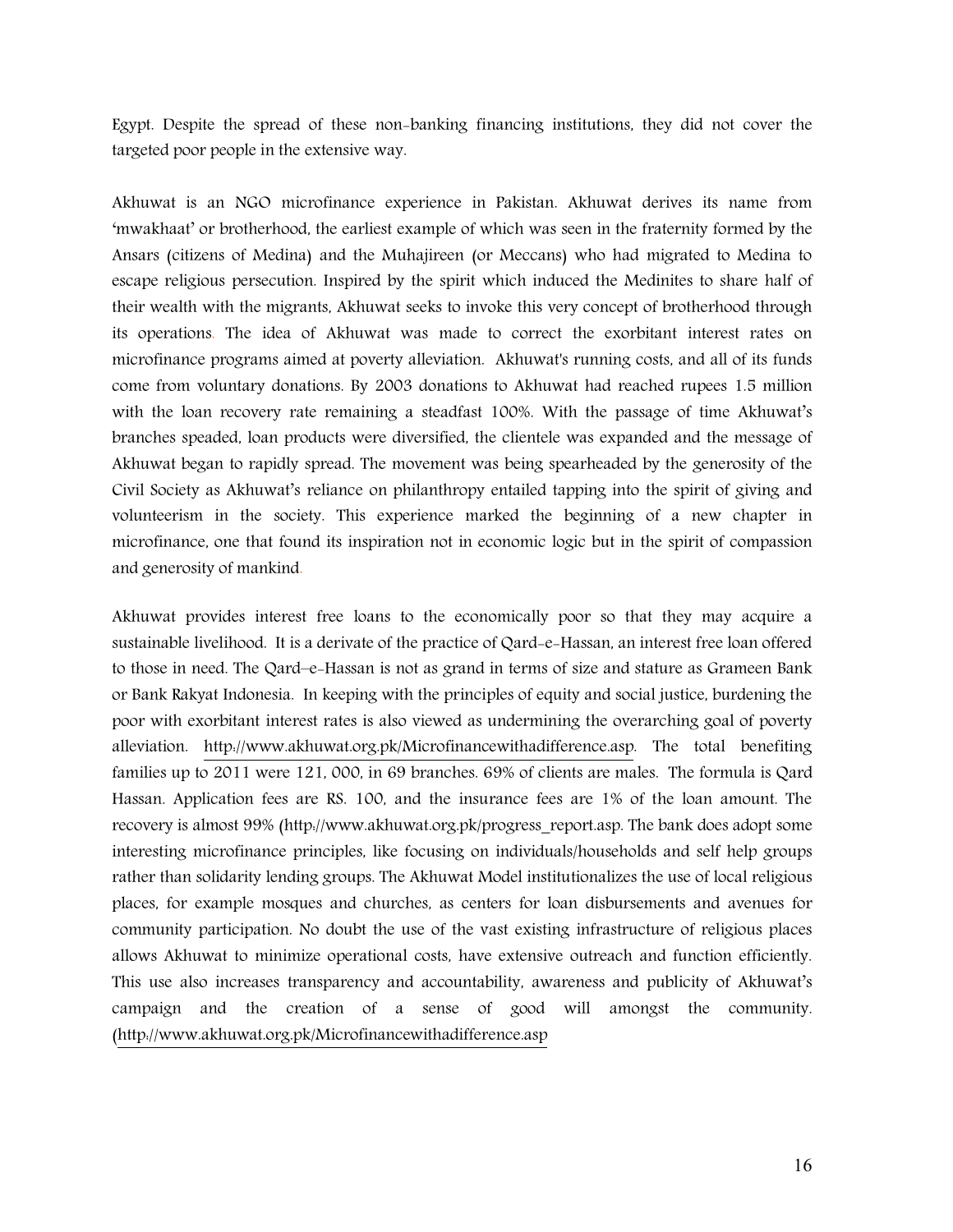Borrowers of Akhuwat provide two individual guarantors who vouch for his/her credentials and accept the responsibility of monitoring the borrower and give assurance to persuade the borrower for timely payment of loan. One of the two guarantors may be from the same family. Credit disbursement takes place 2-3 times a month and 100-150 loans are disbursed at one event usually held at branch office/mosque or church. Every borrower has to be accompanied by one of the guarantors. Other people present at the time of disbursement include community members, Akhuwat staff, from the branch and Head office. Social Guidance events are also held simultaneously in which the capacity of loanees is built to carry on their work more efficiently and effectively. They are also apprised of social agenda that includes: emphasis on girl's education, serving the community, protection of the environment and plantation, observance of traffic riules and local laws and following ethical business values.

The difference between Bank Rakyat Indonesia (BRI) and Akhuwat Bank, Pakistan is the outreach of the second is not as much as the second. Moreover, while the first depends on deposits and imposes market rate the second (like many other Islamic microfinance experiences) depends on donations and grant loans on an interest free –base system. Moreover, in the absence of interest rates and minimal registration fee of Akhuwat Bank (only 100/ 1.14 USD, in 2011) operation costs were kept very low. Extreme simplicity in operational activities, plain offices, use of religious places, high levels of volunteerism in the workforce ensured that Akhuwat realized its aim of minimal operational costs. To complement the efficient operational strategies of the organization, four core principles were identified; interest free loans, use of religious places, spirit of volunteerism and transforming borrowers into donors. These principles in time became the defining features of the Akhuwat Model. http://www.akhuwat.org.pk/lending\_methodology.asp). Although the reasonable outreach of Akhuwat Bank is because of the less cost of using local religious places. Nevertheless, this model, cannot survive in the future if it is not turn to be market-oriented.

## **7. Challenges of the Islamic Microfinance.**

Despite the huge demand for the Islamic microfinance, the banks and financial institutions which apply the Islamic formulae are still slow in meeting it. Most of the Muslims are also staying at the base of the pyramid of the group which is not accessing the conventional financing. The past experience in the making of this type of finance can only be considered as isolated trials, mostly in a wrong direction and short-lived. Therefore, the Islamic microfinance industry should prove that it is capable of extending finance bridges to the poor on sustainable and largely-based levels. As explained above there exist many opportunities for this type of finance, but there are as well challenges that require the following: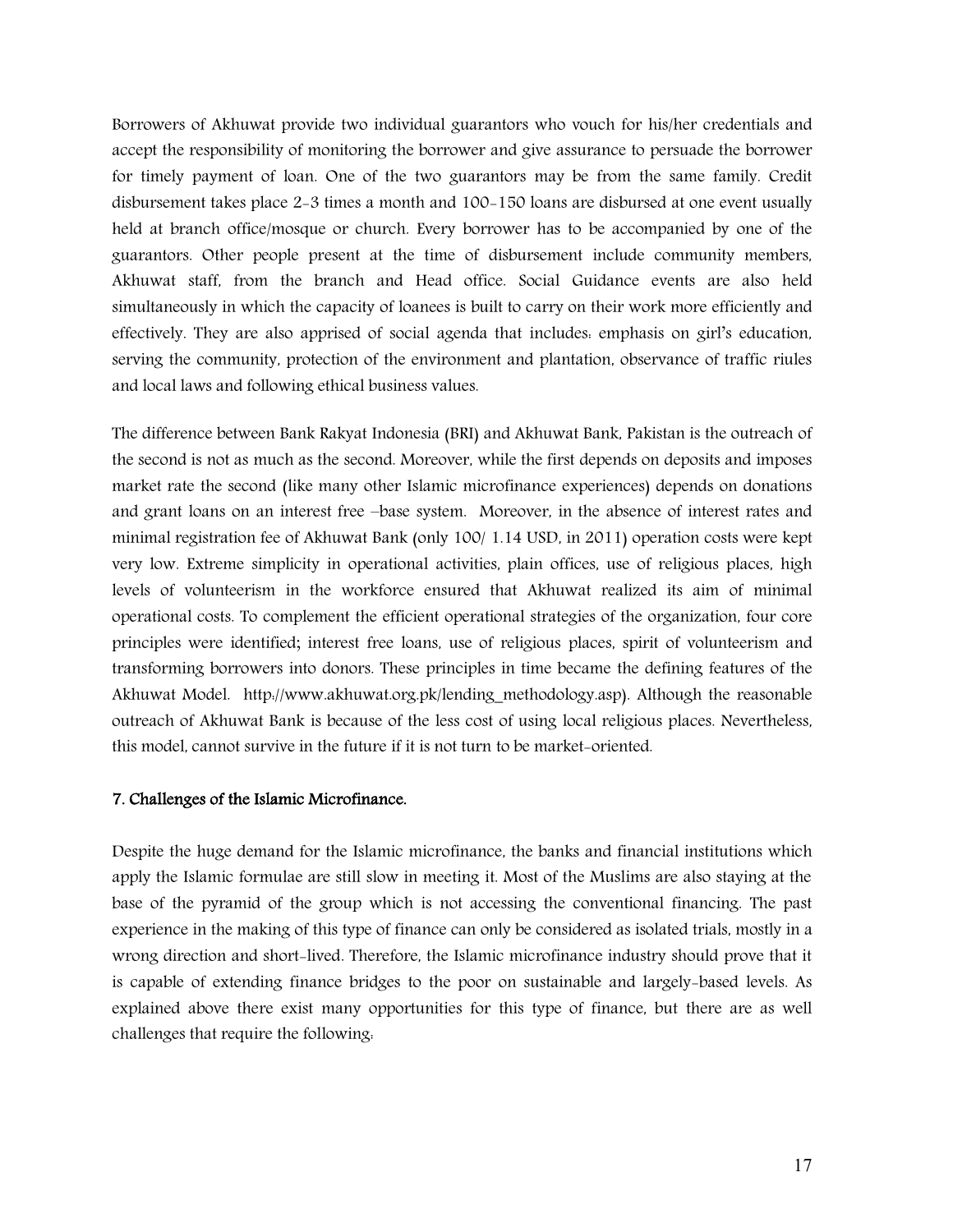- Support by the governmental regulatory framework which plays a fundamental role in determining the future of the Islamic microfinance. The regulatory framework of the Islamic banks took several dimensions to include all the banking system as is the case in Sudan, whereas there exists a regulatory framework for both of Islamic banks and the conventional banks as in Brunei, Pakistan, Malaysia and Indonesia. In other countries (like Arab Gulf Cooperation, AGCC states), despite the rise of Islamic banks and conversion of some conventional banks into Islamic banks, yet there does not exist a special regulatory framework which is separate from the conventional banks. In the side of the Islamic microfinance, some Islamic countries enacted regulatory laws supporting microfinance i.e. in Pakistan, Sudan, and Indonesia. The Central Bank of Pakistan drew up in 2007 regulations and indicators for establishing microfinance banks and encouraging the offering of this type of finance with the aim of setting up integrated banks form Islamic microfinance and allowing Islamic banks to start Islamic microfinance windows and the conventional banks were allowed to establish branches to operate on an Islamic basis. Thailand is also studying the official introduction of Islamic microfinance and selection of the appropriate form for the Muslim community in Thailand, which estimated to be about 2 million, and which suit their way of living and religious beliefs.
- Supporting the current efforts of the Mix Market Database on microfinance through and coordinate with it and providing it with data on the Islamic microfinance from all countries which practice this type of finance.<sup>10</sup>
- Granting encouraging incentives initially to the Islamic banks so that they adopt the Islamic microfinance and start forming a financing fund which includes all the banks that work towards realizing this purpose, noting that most of the top officials in the Islamic banks consider microfinance to lie outside the framework of functions of their institutions, hence they lack the enthusiasm for participating or adopting microfinance activities<sup>11</sup>
- Creation of a sustainable model for the Islamic microfinance, or a number of conditions drawn from the institutions which follow good practices. This should be based upon the operational effectiveness, how to face the risks of default, how to find a formula for fieldwork and follow up of borrowers to ensure good performance of the projects and

<sup>10&</sup>lt;br>10 There are international data bases for microfinance the most important of which is Mix Market Database (contains more that 1300 microfinance institutions) and Micro Banking Database (contains more than 350 microfinance institutions and also Micro Summit Database (which includes more than 2000 microfinance institutions (see *www.mixmarket.or; www.mixmbb.org/en/index.htm: www.microcreditsummit.org*

<sup>&</sup>lt;sup>11</sup> This information is part of the result of the study conducted by Abu Kassawi, Mustafa Gamal El Din et al, 2007 (See Abu Kassawi, Mustafa Gamal El Din et al, 2007, p. 23).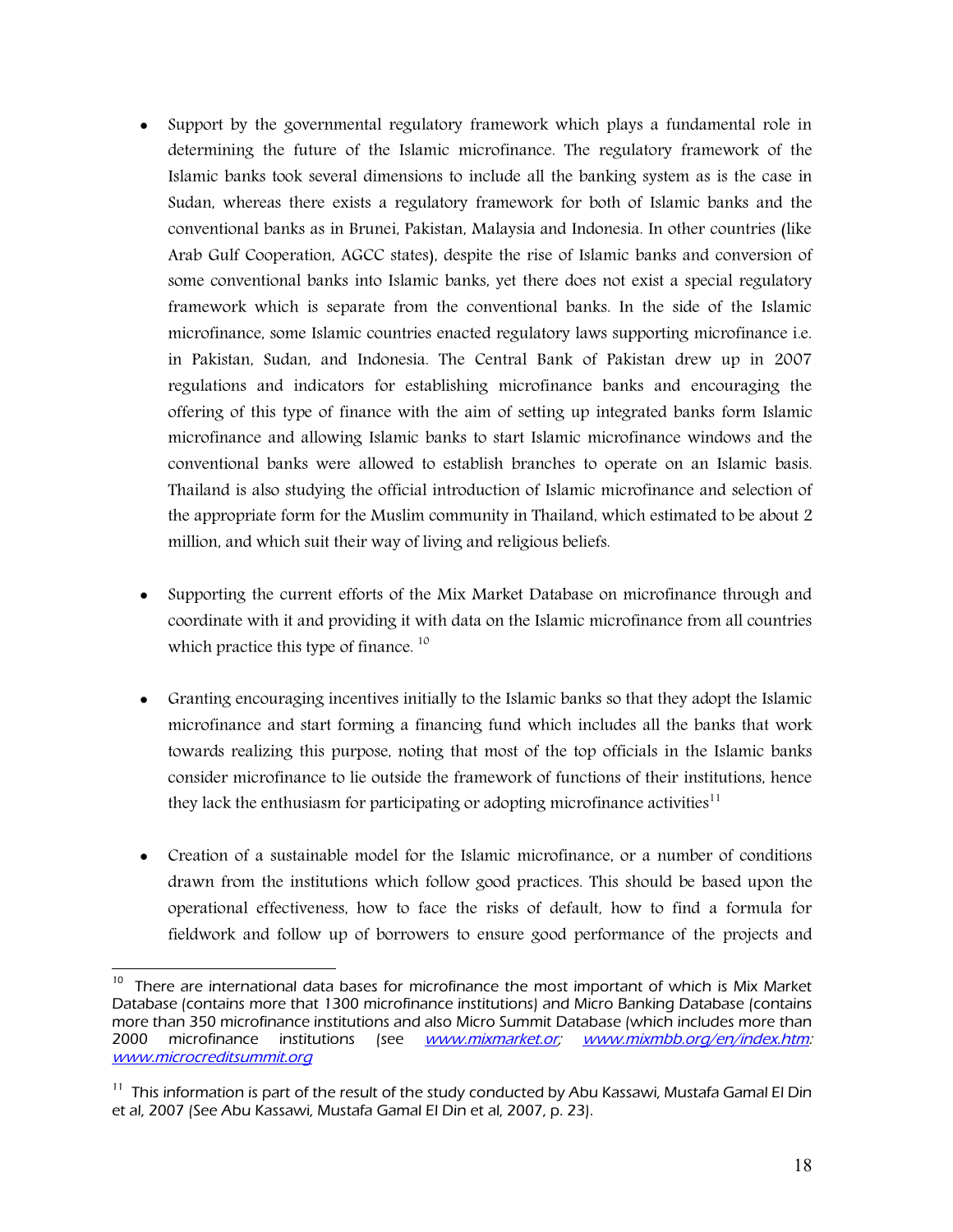repayment either by way of training the employees or authorizing another specialized entity (which is close to the targeted group) to carry out this work against a pecuniary compensation, and studying experiment of group financing in some Islamic communities, just like Grameen experiment through using *Musharaka* and *Mudaraba* formulae.

- Expanding the use of technology services in microfinance: The Islamic banking system commenced diversifying its client's base by entering the poor people into the financing system. Also expanding the fields of its services which have now started to be applied like smart cards, mobile banking branches, mobile telephones and even utilizing the internet in advancing electronic small size loans.
- Ensuring the transparency of the Islamic microfinance institutions: Through finding and applying international indices in the financial reports of the Islamic microfinance institutions in respect of the accounting aspects. Pricing of services, and financial auditing works. We also suggest funding international base for rating the Islamic and conventional microfinance institutions in order to measure performance and encourage competition which is founded upon effectiveness in granting this type of finance. We see that each country, in which there exist Islamic microfinance institutions, should start testing local assessment and rating basis.
- Broadening the products and guarantees basis (according to the nature and culture of the benefiting communities) and the financing formulae (as to quantity, type and conformity with the nature of the communities) beyond the formulae of *Murabaha* and *Qard Hassan* which presently dominate the Islamic microfinance. Also advancing loans of progressive amounts according to performance of the clients (gradual increase in the loan amount according to performance) provided that the number of times in which the client should be financed should be fixed and this should be regarded as one of the most important measures of the success of the microfinance institutions in their clients coming out of the poverty borders.
- Building up a strong base for the Islamic microfinance based upon the best current international experience and practices in the banking industry in the field of microfinance. And also creating cadres which are qualified to work in the field of Islamic microfinance and to conduct distinguished researches for advancement of this type of finance.
- Introduction of saving (voluntary and obligatory) and other services like housing for the target group. In addition to finance.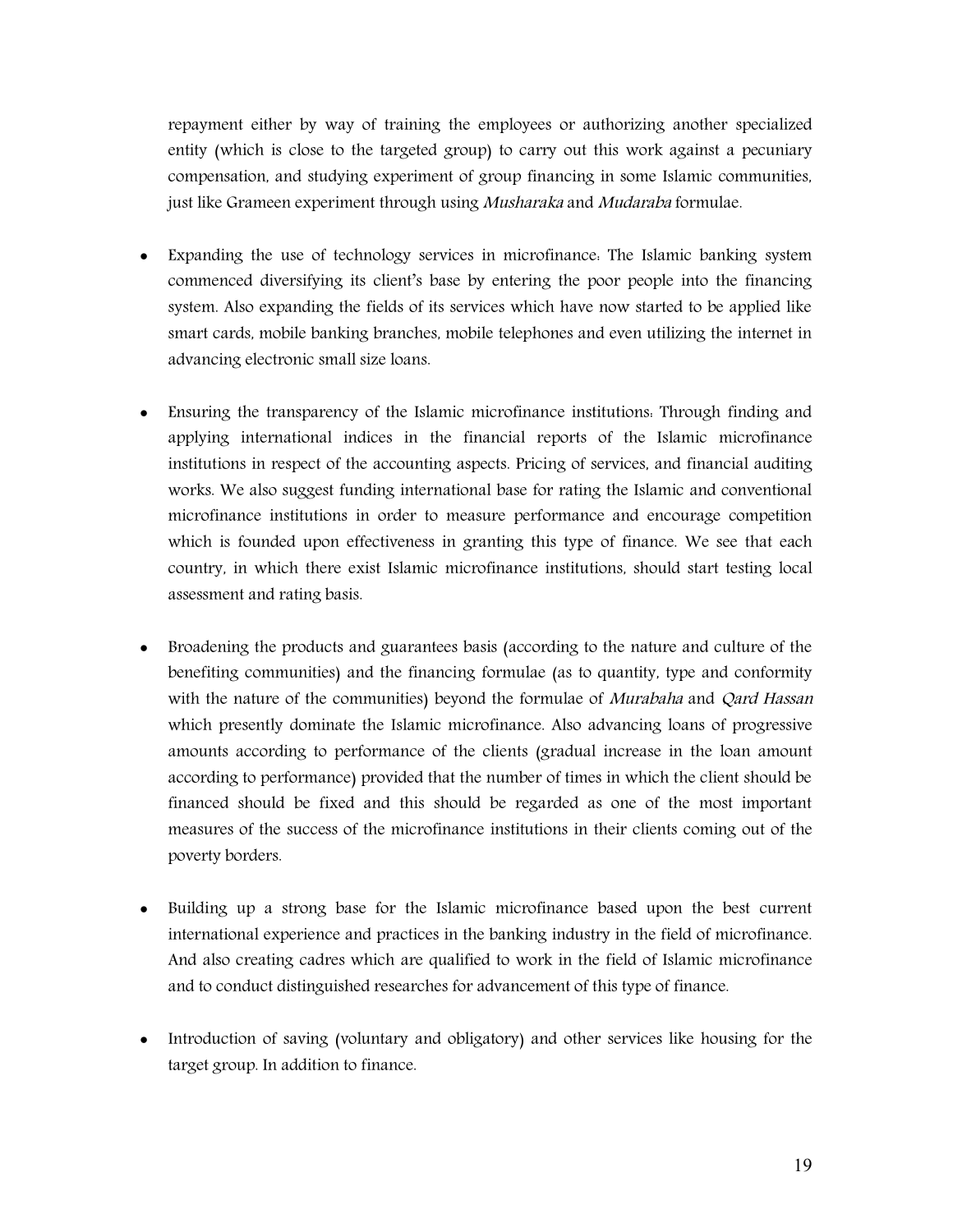Bringing the international NGOs in the system of Islamic microfinance in a more extensive way and training the employees of these organizations in the practical fields related to the practical and theoretical aspects of the best international practices and basis of microfinance.

## **8. Conclusion.**

The Islamic microfinance witnessed few achievements, yet its spread is very week. The experiments in the Islamic microfinance, except the limited banking experiments, were based on a number of models and mechanisms and were not integrated into the financial system as same are undergoing the trials phase, being set up by donors or religious groups and have yet to develop like their conventional counterparts particularly in volume and type. Like their conventional counterparts, the Islamic microfinance experiment used the formulae of *Qard Hassan*, *Murabaha* and *Musharaka* as the main mechanisms as well as the group guarantees and focused on women. And though the programmes of the Islamic microfinance could use funds of *Sadagat, Wagf*, and *Zakat* but most of the development of the Islamic microfinance programmes have till to date been financed through donors and government resources. This gave the impression that the Islamic microfinance should be carried only outside the banking system.

Perhaps from the forgoing analysis, with the exception of Bank Rakyat Indonesia (BRI), all other banking and non-banking microfinance experiences have limited outreach, and perhaps not sustainable. The BRI experience is a success story and a learning ground for microfinance parishioners. Moreover, this success of BRI cannot be isolated from the sharp differences in practices compared with other experiences on Islamic microfinance. Most of its practices are described as best practices, and some features are unique to this experience. Its major lesson is a sustainable (with no subsidy or funds from government or donors). The major reasons for successes identified in 5.2 above can be a guideline for the best practices of Islamic microfinance.

Some experts believe that a "sustainable application *(of shariah-compliant partnership finance)* to microfinance is difficult on a large scale, if not impossible". (Harper, Malcolm, 2011; emphasis added). I strongly believe that the application of *shariah-*compliant partnership has not gone far enough to detect and to solve the constraints. There are always problems with any new system. A refined system would probably require more time and extensive theoretical and practical efforts. I really appreciate that the Islamic banking has done something on this line, based on conventional partnership. But unfortunately the share of 'partnership' in microfinance is low compared to the share of sales-based formulae, mainly because it is easier and more profitable.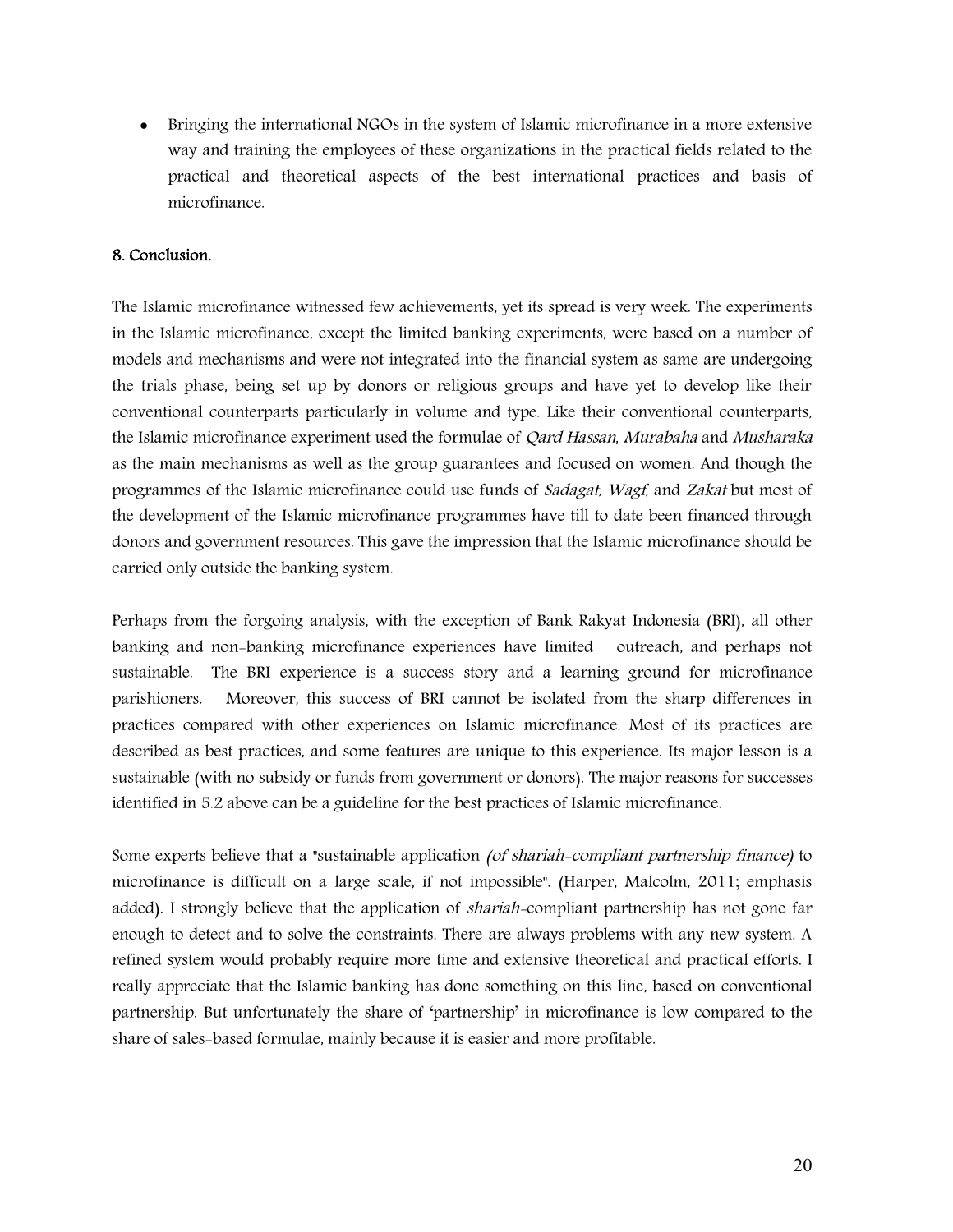The past experiences on Islamic microfinance can only be considered as isolated trials in the making of this type of finance. I still believe that there exist many opportunities for the application of this type of finance to be on a large-scale. But, this should be on the basis of the successes governed Bank Rakyat Indonesia (BRI). These includes scattered, independent and accountable small units (outreach), inclusion of saving components, avoidance of subsides and funds from government, effective leadership, strong commitment and political support, and the incorporation of many of the best practices. Moreover, it is not enough to apply these best practices of Bank Rakyat Indonesia (BRI). There are also other challenges that require support by the governmental regulatory framework, expanding the use of technology services in microfinance, broadening the products and guarantees basis, and ensuring transparency.

#### **References.**

Abdul Rahim Abdul Rahman, 2006, *Islamic Microfinance: A Missing Component in Islamic Banking*, Kyoto Bulletin of Islamic Area Studies, 1-2, pp. 38-53.

Abu Kassawi, Mustafa Gamal EWL Din, 2007, *Guarantees and its Role in Expanding Microfinance in Sudan*, Unicons and the Central Bank of Sudan, Nov. (in Arabic).

Asia-Pacific Economic Cooperation, 2008, *Islamic Microfinance – A New Approach to Help Small Enterprises Role of Islamic Microfinance*, The advisory Group on APEC Financial System Capacity-Building Meeting paper 6-c; https://www.abaconline.org/v4/download.php?ContentID=4583

Balake Goud, *Islamic Microfinance*, 2010, http://www.investhalal.org/articles/articles/IslamicMF.pdf, accessed 14 January 2010.

BRI Annual Report 2003,

BRI website www.bri.co.id,

Charitonenko (Stephanie), Afwan (Ismah), Commercialization of Microfinance Indonesia, Asian Development Bank, November 2003 ,

CGAP, 2004, Microfinance Gateway; wwwmicrofianncegateway.org/p/site/m/rc/1-26.9183

CGAP, Microfinance Gateway, http://www.microfinancegateway.org/, accessed February, 7, 2010.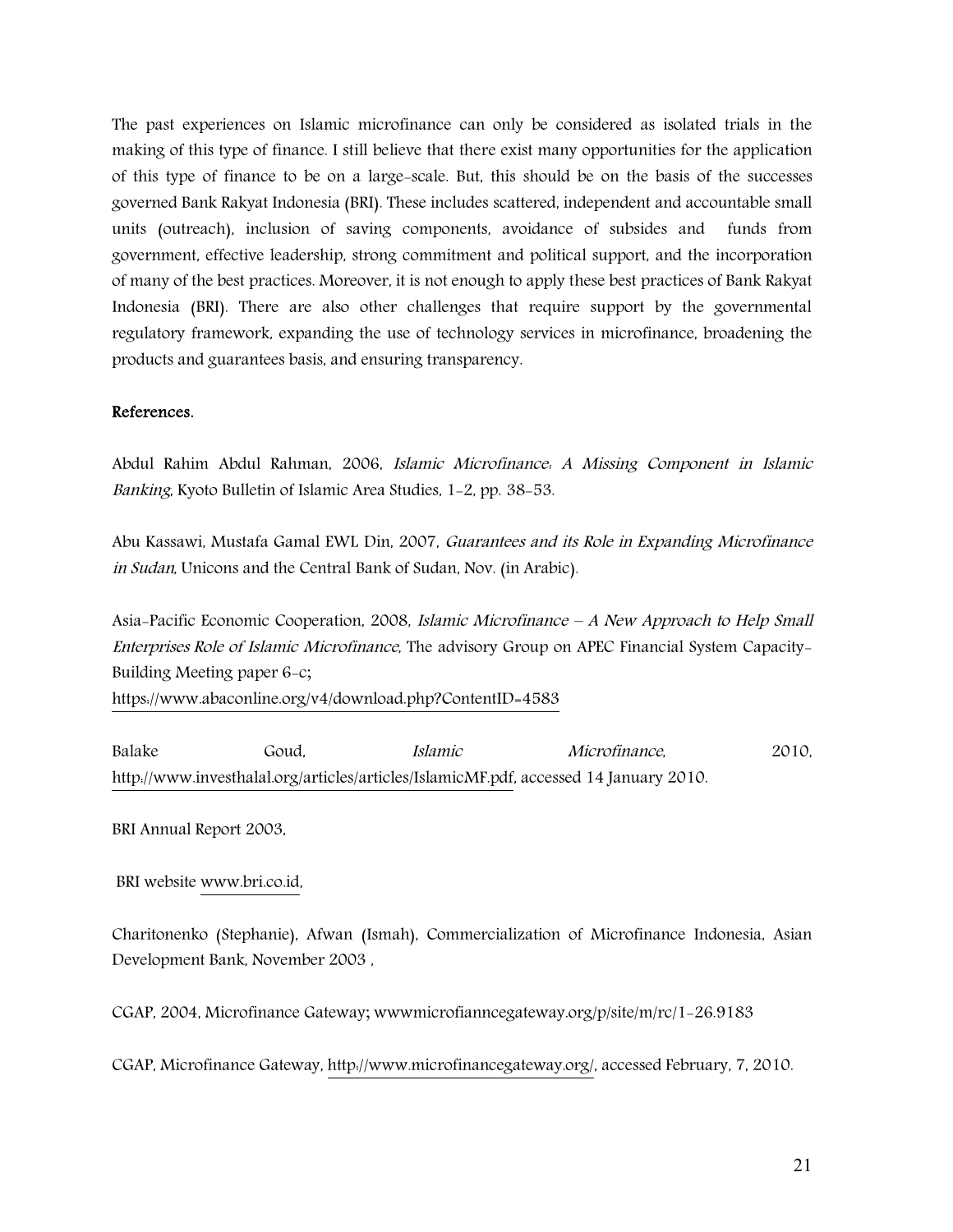Deutsche Bank Dec 2007; *Microfinance: An emerging investment opportunity*; Cited in Wikpedia.org/wiki/microfinance.

#### Harper, Malcolm, 2011; emphasis added

http://www.bwtp.org/arcm/indonesia/II\_Organisations/MF\_Providers/BRI.htm

*http://www.facebook.com/pages/Bank-Rakyat-Indonesia/105591639473717*

http://dbpedia.org/page/Bank\_Rakyat\_Indonesia

http://www.microcapital.org/microcapital-brief-state-enterprises-ministry-of-

indonesia-gives-state-owned-bank-rakyat-indonesia-bri-a-bank-specializing-in-microfinancepermission-to-acquire-bank-agroniaga-a-bank-focused-on/

Ibrahim, Badr El Din., 1999. "*Can Musharaka Financing of SME be Applied to the Interest-Based Banking System*? Small Enterprise Development, London: Intermediate Technology (IT) Publications.

Ibrahim, Badr El Din, 2004, *Banking & Finance to SMEs in Sudan – Lessons from an Islamic Financing System,* a book published by the Institute of Islamic Banking & Insurance, UK.

Ibrahim, Badr EL Din and V.J. Kumar, 2005, *Some Aspects of liquidity in Islamic banks: Case Study of Selected banks in the MENA Region,* the Economic Research Forum (ERF), http://www.erf.org.eg/middle.php?file=RR.

Ibrahim, Badr EL Din, and Arbab Faris, 2996, "*Impact of Macroeconomic Policies on Microfinance in Sudan*", Unicons Consultancy, 2006. Prepared for UNICONS Consultancy Ltd. Khartoum, as part of the Project "Formulation of a Vision for the Development and Expansion of the Microfinance Sector in Sudan" Sponsored by the Central Bank of Sudan, Feb. 2006.

Karim, Nimrah, Michael Tarazi and Xavier Reille, 2008, "*Islamic Microfinance: An Emerging Market Niche*" Focus Note 49, Washington DC: AGAP, August.

Klaus, Maurer, 2004, Bank Rakyat Indonesia: Twenty Years of Large-Scale Microfinance KLAUS MAURER, the International Bank for Reconstruction and Development / the World Bank.

Robinson (Marguerite S.), the Microfinance Revolution, Volume 2: Lessons from Indonesia, Washington, World Bank, 2002.